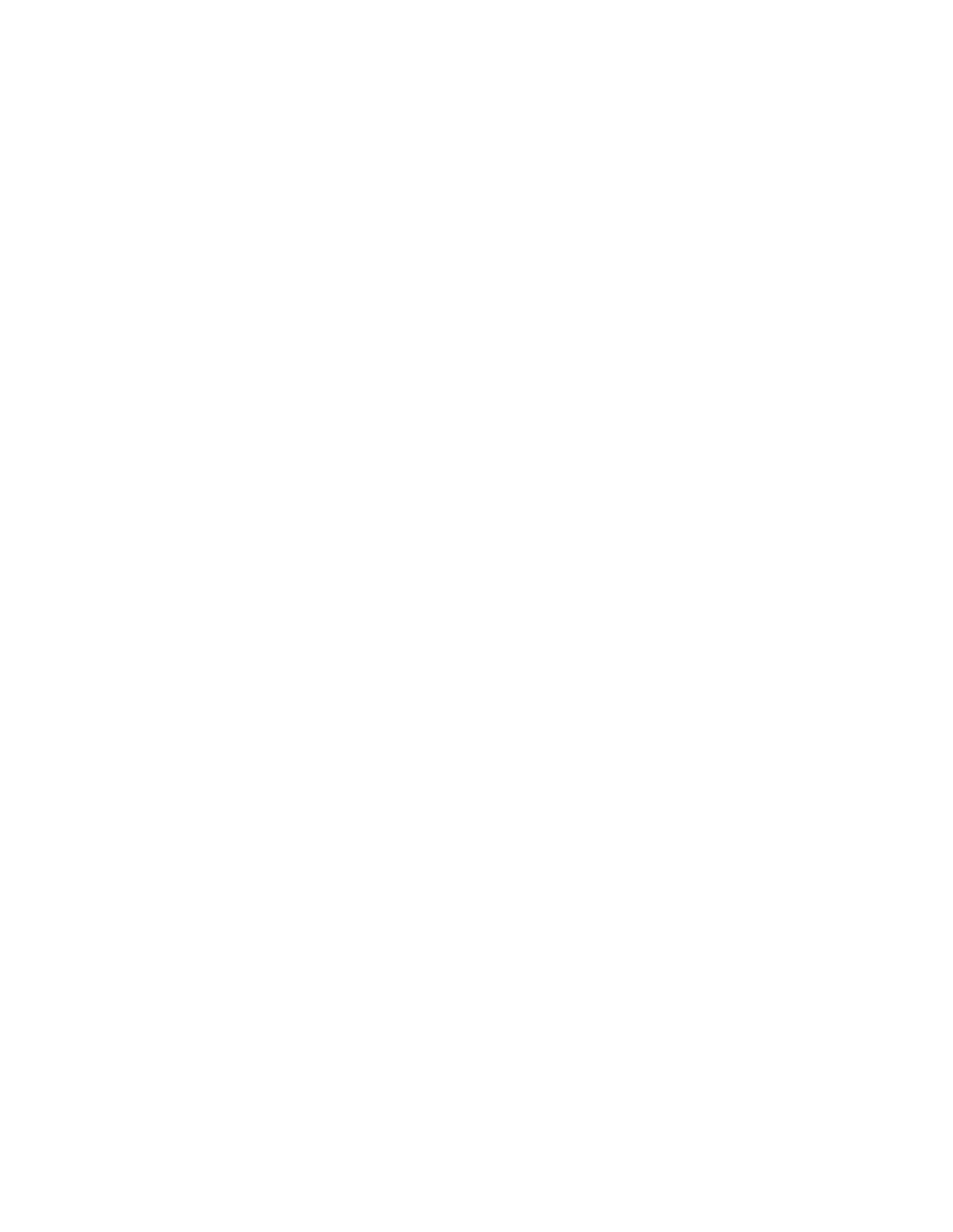# **Salaries of Elected County Constitutional Officers and School District Officials for Fiscal Year 2021-22**

#### **Summary:**

The practice of determining the compensation of Florida's county constitutional officers by state law was sanctioned by the Constitution of [1](#page-2-0)885 and has been maintained since the 1968 constitutional revision.<sup>1</sup> However, it was not until 1973 that the Legislature authorized the salary compensation formula that was the precursor to its present form. [2](#page-2-1) Prior to that legislation, the authorization of changes to county officers' compensation required frequent legislative action. A summary of these historical constitutional provisions and general law amendments can be found in this report's appendix.

In expressing its intent, the Legislature determined that a uniform salary law was needed to replace the previous local law method of determining compensation, which was haphazard, preferential, inequitable, and probably unconstitutional.<sup>[3](#page-2-2)</sup> In addition, the Legislature intended to provide for uniform compensation of county officers having substantially equal duties and responsibilities and basing these uniform salary schedules on countywide population. Furthermore, in acknowledging the Legislature's stated intent for uniformity, Florida's Attorney General opined in 2008 that a sheriff could not voluntarily reduce his or her salary below that established by law.<sup>[4](#page-2-3)</sup> However, in 2009, the Legislature authorized district school board members and elected school superintendents to reduce their salaries on a voluntary basis.<sup>[5](#page-2-4)</sup> Furthermore, in 2011, the Legislature authorized county commissioners, clerks of circuit court, county comptrollers, sheriffs, supervisors of elections, property appraisers, and tax collectors to voluntarily reduce their salaries.<sup>[6](#page-2-5)</sup>

The statutory salary provisions apply to all designated officers in all counties, except those officials whose salaries are not subject to being set by the Legislature due to the provisions of a county home rule charter, as well as those officials of counties that have a chartered consolidated form of government as provided in Chapter 6[7](#page-2-6)-1320, L.O.F., (i.e., Duval County).<sup>7</sup> The adoption of a charter provides the county's electors with a mechanism to fundamentally alter the form of county government and the status of constitutional officers.[8](#page-2-7) Salaries have been computed for all officers of charter counties and are provided for reference purposes even though the statutorily-calculated figures may not be applicable.

The current salary formula methodology specifies that the latest official population census counts or intercensal estimates for the years between decennial censuses serve as a major component of the salary computation. In addition to the population figures, the salary formula contains five other components. The *base salary* and *group rate* components for the separate officers are specified in various sections of Chapter 145, F.S., for elected county officers and Chapter 1001, F.S., for elected school district officials. [9](#page-2-8) The *initial* 

<span id="page-2-0"></span><sup>1.</sup> Section 5, Art. II, State Constitution.

<span id="page-2-1"></span><sup>2.</sup> Chapter 73-173, L.O.F.

<span id="page-2-2"></span><sup>3.</sup> Section 145.011, F.S.

<span id="page-2-3"></span><sup>4.</sup> Florida Attorney General Opinion 2008-28 available at http://myfloridalegal.com/ago.nsf/Opinions.

<span id="page-2-4"></span><sup>5.</sup> Chapters 2009-3 and 2009-59, L.O.F.

<span id="page-2-5"></span><sup>6.</sup> Chapter 2011-158, L.O.F.

<span id="page-2-6"></span><sup>7.</sup> Section 145.012, F.S.

<span id="page-2-7"></span><sup>8.</sup> According to the Florida Association of Counties, Florida's charter counties and their respective year of charter adoption are as follows: Alachua (1987), Brevard (1994), Broward (1975), Charlotte (1986), Clay (1991), Columbia (2002), Duval (1968), Hillsborough (1983), Lee (1996), Leon (2002), Miami-Dade (1957), Orange (1987), Osceola (1992), Palm Beach (1985), Pinellas (1980), Polk (1998), Sarasota (1971), Seminole (1989), Volusia (1971) and Wakulla (2008) available at https://www.flcounties.com/index.php/charter-county-information.

<span id="page-2-8"></span><sup>9.</sup> Sections 145.031, 145.051, 145.071, 145.09, 145.10, 145.11, 1001.395, 1001.47, F.S.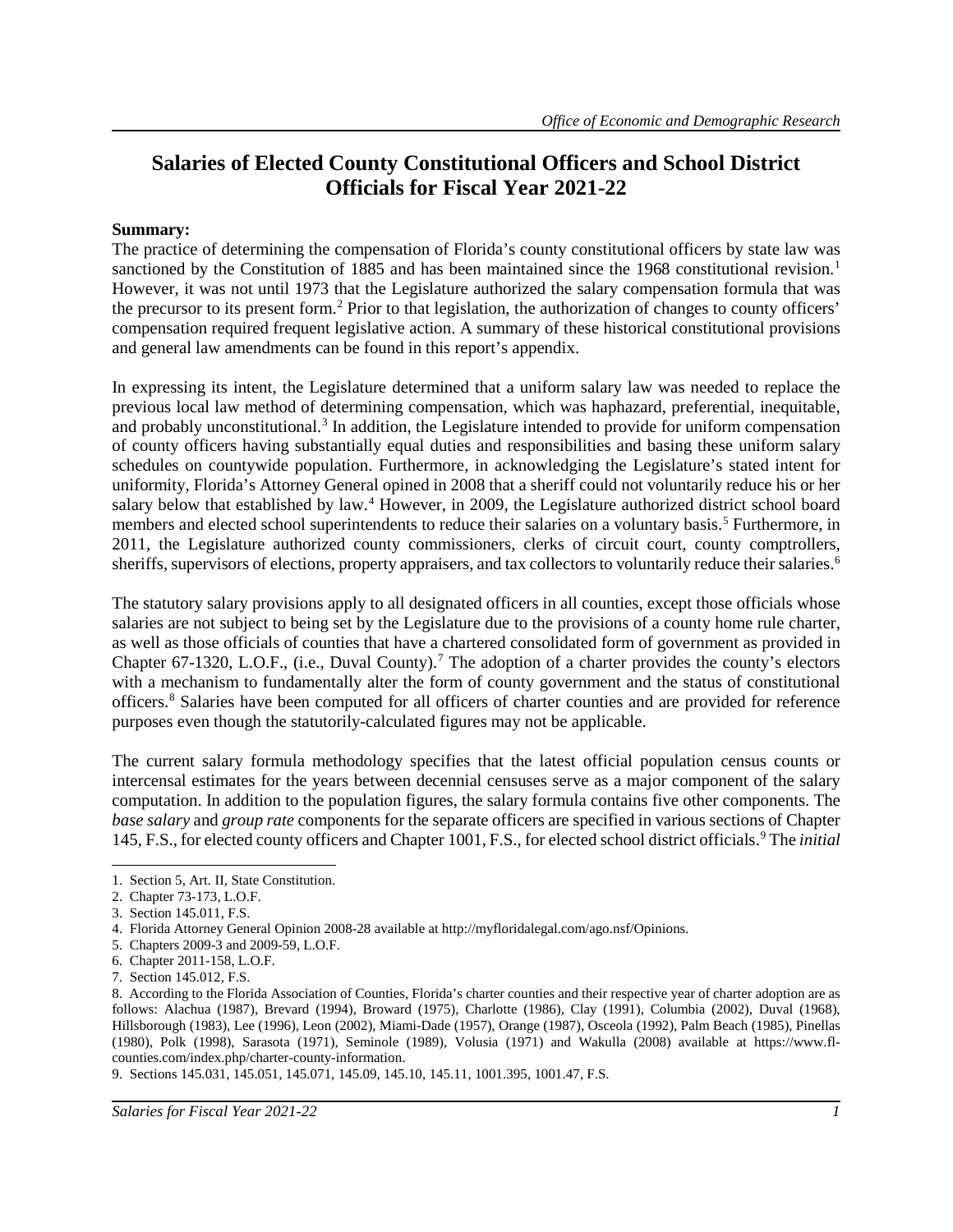factor component is currently set in law as a constant numerical value.<sup>[10](#page-3-0)</sup> The Florida Department of Management Services (DMS) annually certifies the remaining two components, the *annual factor* and *cumulative annual factor*, used in the salary formula calculations. [11](#page-3-1) Historically, this annual certification has occurred in late summer during the month of August or September.<sup>[12](#page-3-2)</sup>

Prior to 1984, the Florida Department of Community Affairs calculated salaries for county constitutional officers; however, that authority was deleted from law during the 1984 legislative session.[13](#page-3-3) From 1985 through 2009, the former Legislative Committee on Intergovernmental Relations continued the annual salary calculations for county constitutional officers and elected school officials as a service to governmental units. Since 2010, the Legislature's Office of Economic and Demographic Research (EDR) has made the annual calculations. Since EDR is not required by law to perform these calculations, county government and school district officials are encouraged to independently verify the salaries of their respective elected officials.

# **General Law Amendments Affecting Elected County and School District Officers' Compensation:**

There were no general law amendments resulting from the 2021 Legislative Sessions.

#### **Definition of Terms Relevant to the Current Statutory Formula:**

*Population* means the latest annual determination of population of local governments produced by EDR and provided to the Governor's Office in accordance with s. 186.901, F.S.<sup>[14](#page-3-4)</sup> For the years between decennial censuses, the University of Florida's Bureau of Economic and Business Research (BEBR) generates annual population estimates for local governments, in accordance with a contract administered by EDR.

*Salary* means the total annual compensation, payable under the schedules set forth in Chapter 145, F.S., to be paid to an officer as personal income.<sup>[15](#page-3-5)</sup>

*Annual Factor* means 1 plus the lesser of either: 1) the average percentage increase in the salaries of state career service employees for the current fiscal year as determined by the DMS or as provided in the General Appropriations Act; or 2) 7 percent.<sup>[16](#page-3-6)</sup>

*Cumulative Annual Factor* means the product of all annual factors certified under this act prior to the fiscal year for which salaries are being calculated.[17](#page-3-7)

*Initial Factor* means a factor of 1.292, which is the product, rounded to the nearest thousandth, of an earlier cost-of-living increase factor authorized by Chapter 73-173, L.O.F., and intended by the Legislature to be preserved in adjustments to salaries made prior to the enactment of Chapter 76-80, L.O.F., multiplied by the annual increase factor authorized by Chapter 79-327, L.O.F.<sup>[18](#page-3-8)</sup>

<span id="page-3-0"></span><sup>10.</sup> Section 145.19(1)(c), F.S.

<span id="page-3-1"></span><sup>11.</sup> Section 145.19(2), F.S.

<span id="page-3-2"></span><sup>12.</sup> The letter from the Department of Management Services' Division of Human Resource Management, which certified the annual factor and cumulative annual factor for the 2021-22 fiscal year, was dated September 21, 2021. (Letter on file with EDR.)

<span id="page-3-3"></span><sup>13.</sup> Chapter 84-241, L.O.F.

<span id="page-3-4"></span><sup>14.</sup> Section 145.021(1), F.S.

<span id="page-3-5"></span><sup>15.</sup> Section 145.021(2), F.S.

<span id="page-3-6"></span><sup>16.</sup> Section 145.19(1)(a), F.S.

<span id="page-3-7"></span><sup>17.</sup> Section 145.19(1)(b), F.S.

<span id="page-3-8"></span><sup>18.</sup> Section 145.19(1)(c), F.S.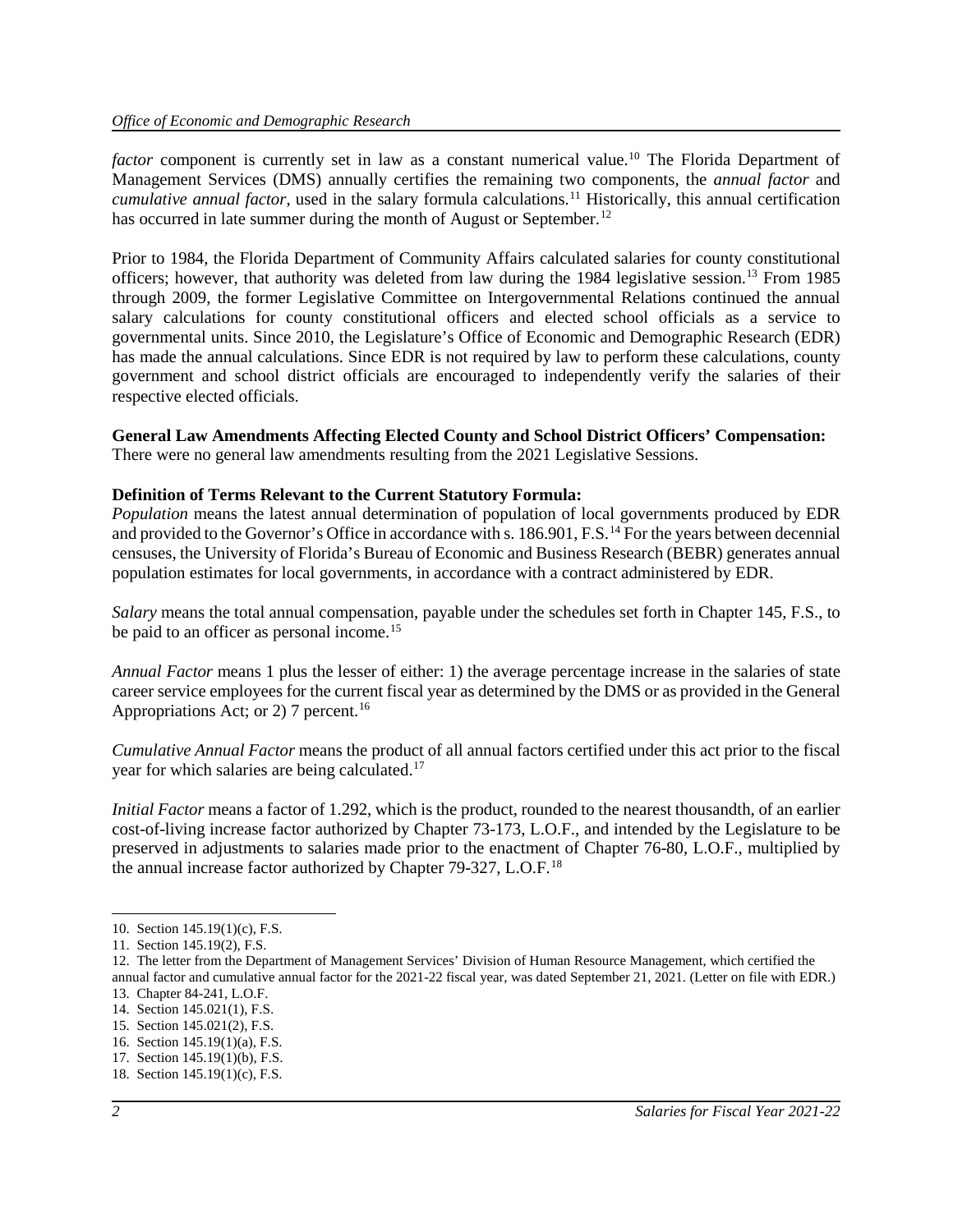## **Salary Computation Methodology:**

STEP 1 of the salary computation involves the determination of the relevant population group number for the elected officer based on the countywide population. **Table 1** lists the official 2020 county population estimates used to compute the 2021-22 salaries. **These estimates were used because they reflect the latest annual determination of population of local governments produced by EDR and provided to the Governor's Office in accordance with s. 186.901, F.S.**

Two sets of countywide population ranges are used to determine the salaries of the elected officers. One set applies to the clerk of circuit court, county comptroller (if applicable), tax collector, property appraiser, supervisor of elections, sheriff, and school superintendent. The second set applies only to county commissioners and school board members. Each population range has an assigned population group number.

STEP 2 of the salary computation involves the determination of the relevant base salary and group rate that corresponds to the population group number determined in the first step. **Table 2** displays the applicable sets of population ranges, base salaries, and group rates, which correspond to each population group number.

STEP 3 involves computing the salaries of elected county officers using the following formula.

# *Salary = [ Base Salary + ( Population Above Group Minimum x Group Rate ) ] x*

## *Initial Factor x Certified Annual Factor x Certified Cumulative Annual Factor*

### **Sample Computation of Salary:**

Alachua County's Clerk of Circuit Court, Property Appraiser, Supervisor of Elections, and Tax Collector

| 2020 Countywide Population Estimate:        | 271,588  |
|---------------------------------------------|----------|
| Group Number (IV) Minimum:                  | 200,000  |
| Corresponding Base Salary (i.e., Group IV): | \$30,175 |
| Corresponding Group Rate (i.e., Group IV):  | 0.01575  |
| <b>Initial Factor:</b>                      | 1.292    |
| Certified Annual Factor:                    | 1.0089   |
| Certified Cumulative Annual Factor:         | 3.6202   |

Salary =  $[$30,175 + [(271,588 - 200,000) \times 0.01575] \times 1.292 \times 1.0089 \times 3.6202 = $147,714$ 

# **Salaries of Elected County Constitutional Officers:**

**Table 3** displays the salaries for the county constitutional officers calculated pursuant to the statutory formula. As previously mentioned, these salaries apply to all designated officers in all counties, except those officials whose salaries are not subject to being set by the Legislature due to the provisions of a county home rule charter, as well as those officials of counties that have a chartered consolidated form of government as provided in Chapter 67-1320, L.O.F., (i.e., Duval County). The formula-based salaries of supervisors of elections are based upon a five-day workweek; however, if a supervisor does not keep his or her office open five days per week then the salary is prorated accordingly.<sup>[19](#page-4-0)</sup> EDR's calculation of each

<span id="page-4-0"></span> $\overline{a}$ 19. Section 145.09(2), F.S.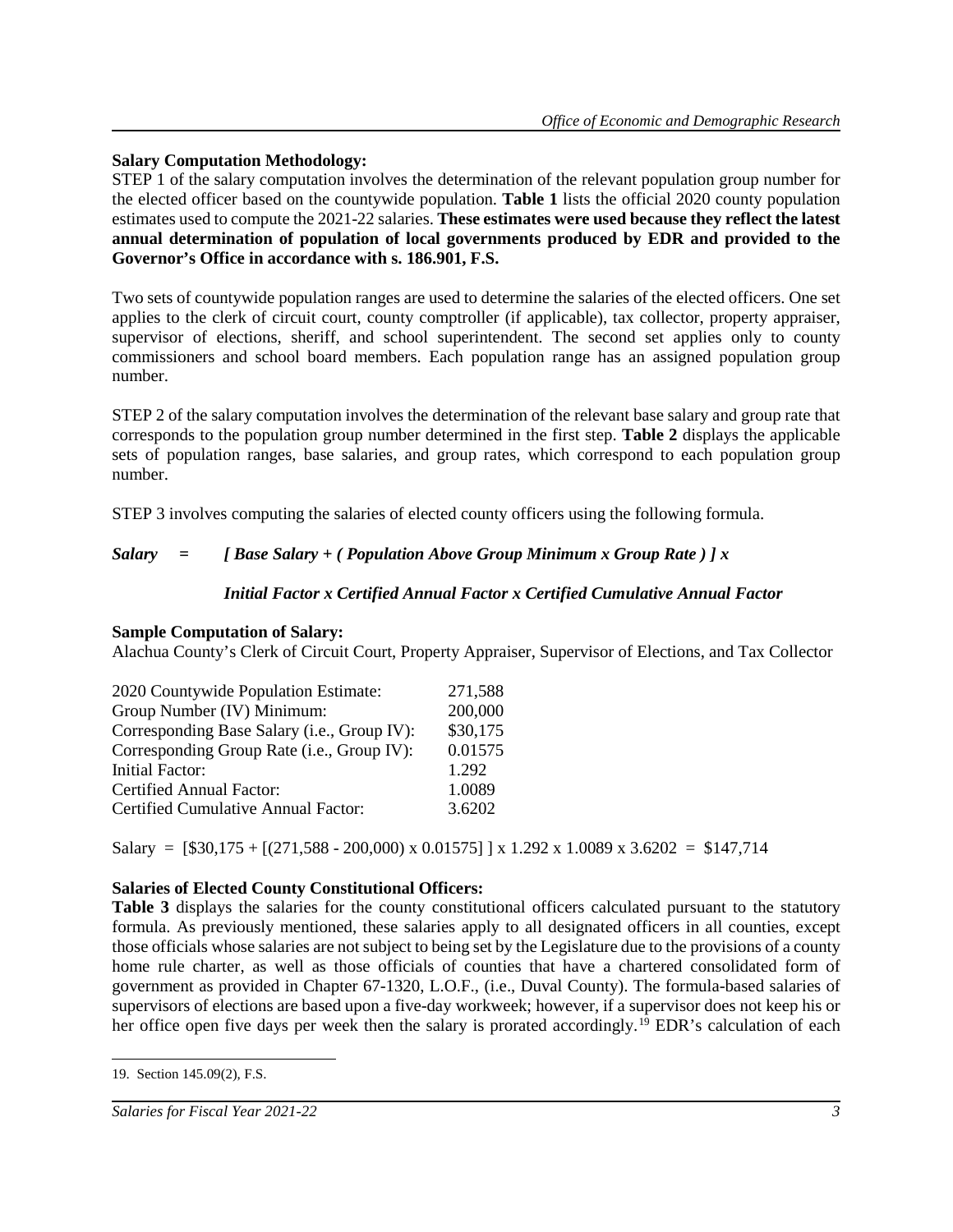supervisor of elections' salary is based on the assumption of a five-day workweek and does not reflect any applicable pro rata reduction. Each elected county constitutional officer may reduce his or her salary rate on a voluntary basis; however, the salary figures published in this report do not reflect any such voluntary reductions.<sup>[20](#page-5-0)</sup> Additionally, these salary figures do not include any special qualification salary (discussed in the section entitled *Additional Compensation*), which may be awarded to eligible officers.

### **Salaries of Elected School Superintendents and School Board Members:**

**Table 3** also displays the salaries for the school superintendents and school board members calculated pursuant to the statutory formula. The formula-based salary computation is made for each school district's superintendent and included in the table even though the statutory provisions apply only to elected superintendents. Additionally, the salary figures do not include any special qualification salary, performance salary incentive, or district school board-approved salary (each discussed in the section entitled *Additional Compensation*), which may be awarded to eligible elected school superintendents. Each elected school board member and school superintendent may also reduce his or her salary rate on a voluntary basis; however, the salary figures published in this report do not reflect any such voluntary reductions. [21](#page-5-1)

Furthermore, Chapter 2018-5, L.O.F., amended s. 1001.395(3), F.S., to provide that the salary of each elected school board member shall be the amount calculated pursuant to s. 1001.395(1), F.S., or the district's beginning salary for teachers who hold a baccalaureate degree, whichever is less. This change became effective July 1, 2019. The salary figures of school board members published in this report only reflect the amounts calculated pursuant to the statutory formula.

### **Effective Date of Salary Changes:**

Elected county and school officers' salaries are adjusted annually pursuant to law, but the law fails to specify the effective date of these annual changes.<sup>[22](#page-5-2)</sup> Florida's county governments operate on the October  $1<sup>st</sup>$  to September 30<sup>th</sup> local fiscal year, while Florida's school districts operate on the July  $1<sup>st</sup>$  to June 30<sup>th</sup> state fiscal year. In an attempt to clarify this uncertainty, Florida's Attorney General opined that salary increases are effective October  $1<sup>st</sup>$  for the elected county officers and July  $1<sup>st</sup>$  for the elected school district officials. [23](#page-5-3)

#### **Additional Compensation:**

Select county constitutional officers are eligible to receive a special qualification salary of up to \$2,000 added to their formula-based salary; however, the officer must first successfully complete the required certification program.[24](#page-5-4) Any officer becoming certified during a calendar year receives in that year a pro rata share of the special qualification salary based on the remaining period of the year. Any special qualification salary is added after the calculation of the formula-based salary.

Certification programs are offered to the clerks of circuit court, sheriffs, supervisors of elections, property appraisers, tax collectors, and elected school superintendents, and the officer is required to complete a course of continuing education to remain certified.<sup>[25](#page-5-5)</sup> The following state agencies prescribe the courses of

<span id="page-5-0"></span><sup>20.</sup> Sections 145.031(3), 145.051(3), 145.071(3), 145.09(4), 145.10(3), 145.11(3), F.S.

<span id="page-5-1"></span><sup>21.</sup> Sections 1001.395(2), 1001.47(6), F.S.

<span id="page-5-2"></span><sup>22.</sup> Section 145.19(2), F.S.

<span id="page-5-3"></span><sup>23.</sup> Florida Attorney General Opinion 79-87.

<span id="page-5-4"></span><sup>24.</sup> Section 145.19(2), F.S.

<span id="page-5-5"></span><sup>25.</sup> Sections 145.051(2), 145.071(2), 145.09(3), 145.10(2), 145.11(2), 1001.47(4), F.S.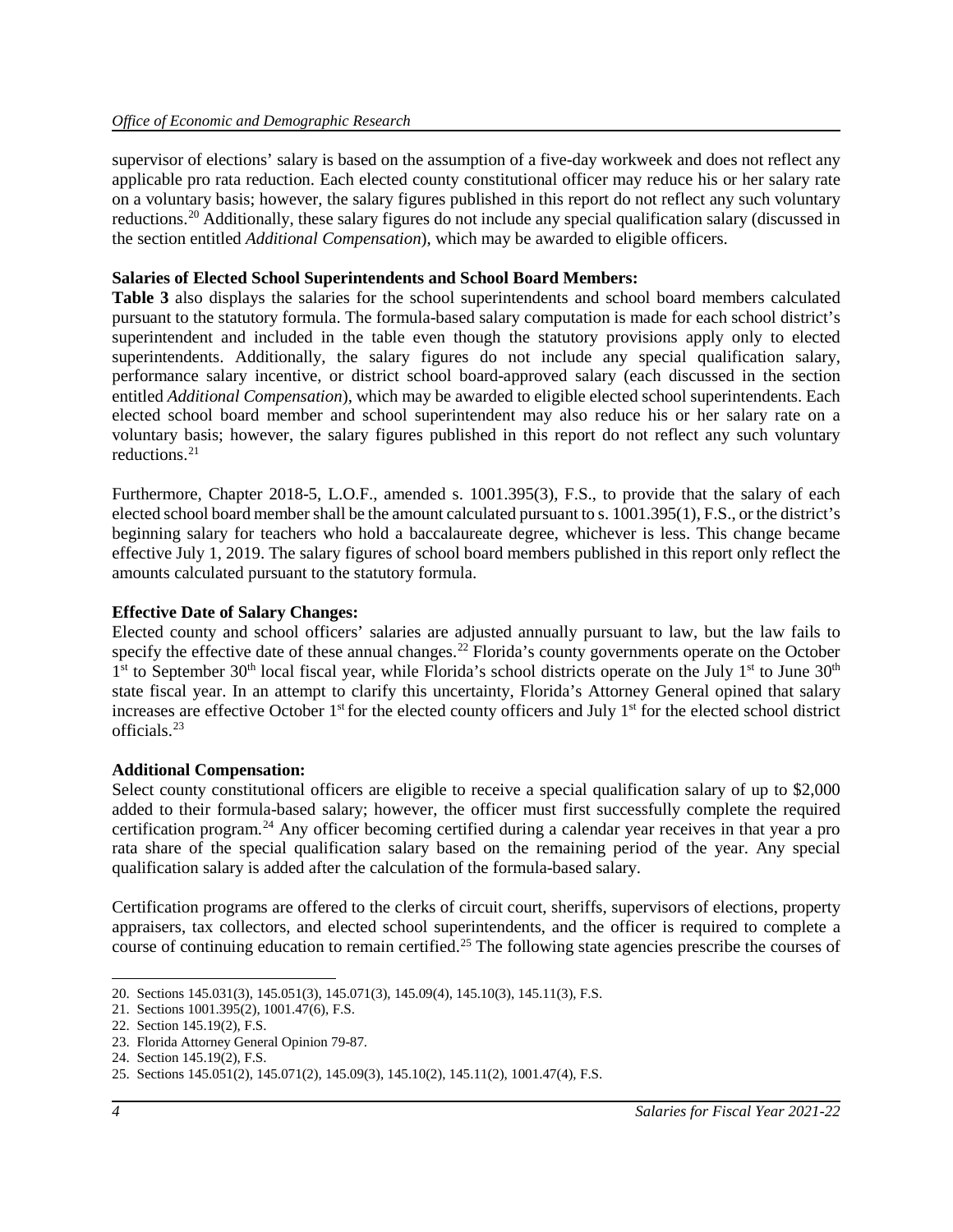continuing education: the Supreme Court for clerks of circuit court; the Department of Law Enforcement for sheriffs; the Department of State's Division of Elections for supervisors of elections; the Department of Revenue for property appraisers and tax collectors; and the Department of Education for elected school superintendents.

In addition to the special qualification salary for elected school superintendents, the Department of Education also provides a leadership development and performance compensation program, which consists of two phases: a content, knowledge, and skills phase; and a competency acquisition phase.<sup>[26](#page-6-0)</sup> Upon successful completion of both phases and demonstrated successful performance, the school superintendent is issued a Chief Executive Officer Leadership Development Certificate and given an annual performance salary incentive of not less than \$3,000 nor more than \$7,500 based upon his or her performance evaluation. For elected school superintendents, current law also provides that a district school board may approve, by majority vote, a salary in excess of the formula-based amount.<sup>[27](#page-6-1)</sup>

#### **Payment of Group Insurance Premiums or Charges:**

Current law authorizes the payment of premiums or charges for group insurance for those county officers whose compensation is fixed by Chapter 145, F.S.<sup>[28](#page-6-2)</sup> All or any portion of the payment of the costs of life, health, accident, hospitalization, or annuity insurance for county officers, as authorized in s. 112.08, F.S., is not deemed to be compensation within the purview of Chapter 145, F.S.<sup>[29](#page-6-3)</sup>

#### **Role of EDR:**

As previously mentioned, EDR has continued the annual calculations of elected county constitutional officers and school district officials' salaries as a service to interested parties. No legislative entity is under statutory obligation to perform these annual calculations; therefore, county government and school district officials are encouraged to independently compute the salaries of their own elected officers in order to verify the salary figures published in this report.

Beyond making the formula-based salary calculations and publishing this annual report, the EDR does not collect any of the following information: 1) the salary figures of those officers whose salaries are not set pursuant to the statutory formula; 2) the salary figures of those officers choosing to voluntarily reduce their salary; 3) a listing of county constitutional officers and elected school superintendents receiving any special qualification salary and the amounts of those supplemental awards; 4) a listing of elected school superintendents receiving any performance salary incentive or district school board-approved salary and the amounts of those supplemental awards; and 6) the amounts of any group insurance premiums or charges paid on behalf of those county officers whose compensation is fixed by law. Persons interested in obtaining such figures should contact the county government or school district directly.

#### **Florida Attorney General Opinions:**

Florida's Attorney General has issued the following legal opinions relevant to the salary issue.

| Opinion $#$ | Subject                                  |
|-------------|------------------------------------------|
| 2008-28     | Sheriff – voluntary reduction of salary  |
| 99-63       | Clerk, fees imposed on county commission |

<span id="page-6-0"></span> $\overline{a}$ 26. Section 1001.47(5), F.S.

<span id="page-6-1"></span><sup>27.</sup> Section 1001.47(1), F.S.

<span id="page-6-2"></span><sup>28.</sup> Section 112.14, F.S.

<span id="page-6-3"></span><sup>29.</sup> Section 145.131(3), F.S.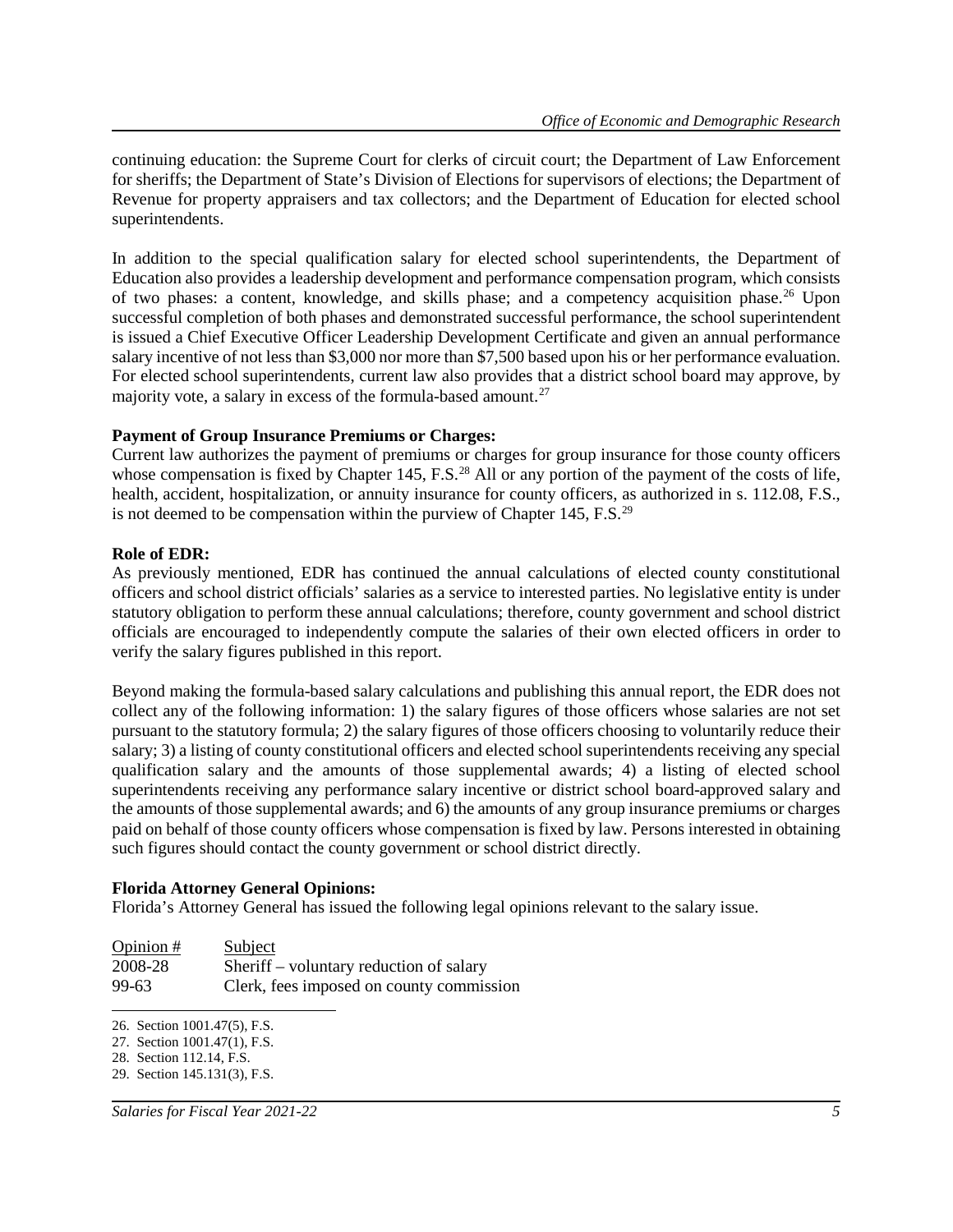| 93-94  | Class C travel and mileage reimbursements      |
|--------|------------------------------------------------|
| 93-31  | Fee officer's salary                           |
| 91-68  | Florida Retirement System                      |
| 82-68  | Salary incentive benefits for sheriff          |
| 81-45  | Ch. 80-377; school boards                      |
| 79-87  | County officers' salary adjustments            |
| 79-66  | Salary of county officer, deficiency           |
| 78-159 | Payment of clerk's social security benefits    |
| 77-131 | School board members, group insurance purchase |
| 76-157 | Sheriffs and financial reports                 |
| 75-241 | Investment income as interest                  |
| 75-147 | Public funds for group life insurance          |
| 74-184 | Changes in salaries and county population      |
| 74-177 | Calculating filing fees for candidates         |

The full texts of those opinions are available via the searchable online database of legal opinions.<sup>[30](#page-7-0)</sup> Local government officials seeking more clarification should review the opinions in their entirety. The reader should keep the date of the opinion in mind when reviewing its relevance to current law or any interpretations that have been articulated in Florida case law.

#### **Salaries of Other Elected State Officials and Full-Time Members of Commissions:**

The salaries of Florida's elected state officials and full-time members of commissions are not set by a statutory salary formula, but are set annually in the General Appropriations Act and may be reduced on a voluntary basis. [31](#page-7-1) Listed below are the salaries of those elected officials and commission members, effective July 1, 2021, which do not reflect any voluntary reductions.

| <b>Elected State Officials and Full-Time Commission Members</b> | <b>Salary</b> |  |  |  |  |
|-----------------------------------------------------------------|---------------|--|--|--|--|
| Governor                                                        | \$134,181     |  |  |  |  |
| Lieutenant Governor                                             | \$128,597     |  |  |  |  |
| <b>Chief Financial Officer</b>                                  | \$132,841     |  |  |  |  |
| <b>Attorney General</b>                                         | \$132,841     |  |  |  |  |
| <b>Commissioner of Agriculture</b>                              | \$132,841     |  |  |  |  |
| <b>Supreme Court Justice</b>                                    | \$227,218     |  |  |  |  |
| Judges - District Courts of Appeal                              | \$192,105     |  |  |  |  |
| Judges - Circuit Courts                                         | \$165,509     |  |  |  |  |
| <b>Judges - County Courts</b>                                   | \$156,377     |  |  |  |  |
| <b>State Attorneys</b>                                          | \$192,105     |  |  |  |  |
| <b>Public Defenders</b>                                         | \$192,105     |  |  |  |  |
| <b>Commissioner - Public Service Commission</b>                 | \$135,997     |  |  |  |  |
| <b>Public Employees Relations Commission Chair</b>              | \$100,723     |  |  |  |  |
| <b>Public Employees Relations Commission Commissioners</b>      | \$47,753      |  |  |  |  |
| <b>Commissioner - Parole</b>                                    | \$95,506      |  |  |  |  |
| Criminal Conflict and Civil Regional Counsels                   | \$118,450     |  |  |  |  |

<span id="page-7-0"></span><sup>30.</sup> http://myfloridalegal.com/ago.nsf/Opinions

<span id="page-7-1"></span><sup>31.</sup> Section 8 of Chapter 2021-36, L.O.F.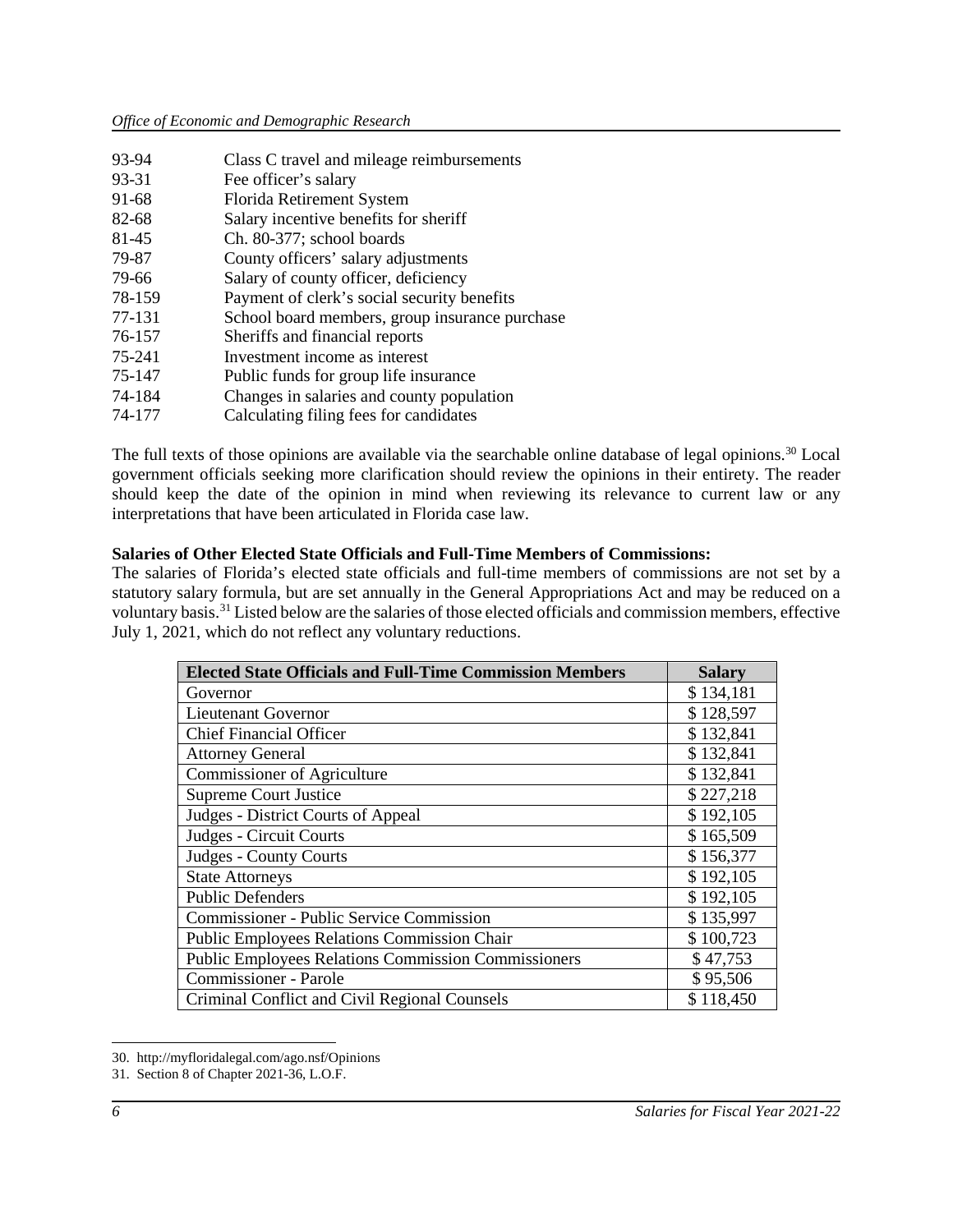The annual salaries of members of the Florida Senate and House of Representatives are set as a fixed dollar amount, but current law includes a provision for annual adjustment on July 1<sup>st</sup> based on the average percentage increase in the salaries of state career service employees for the fiscal year just concluded.[32](#page-8-0) However, notwithstanding the provisions of s. 11.13(1), F.S., the authorized salaries of state legislators for the 2021-22 fiscal year are set at the same level in effect on July 1, 2010.<sup>[33](#page-8-1)</sup> Consequently, the salaries for the Senate President and House Speaker are \$41,181 each, and the salaries for all other Senate and House members are \$29,697 each.

#### **Availability of Historical Salary Data:**

Several compilations of prior years' salary data are available.<sup>[34](#page-8-2)</sup>

<span id="page-8-0"></span><sup>32.</sup> Section 11.13(1), F.S.

<span id="page-8-1"></span><sup>33.</sup> Section 59 of Chapter 2021-37, L.O.F.

<span id="page-8-2"></span><sup>34.</sup> http://edr.state.fl.us/Content/local-government/data/data-a-to-z/s-z.cfm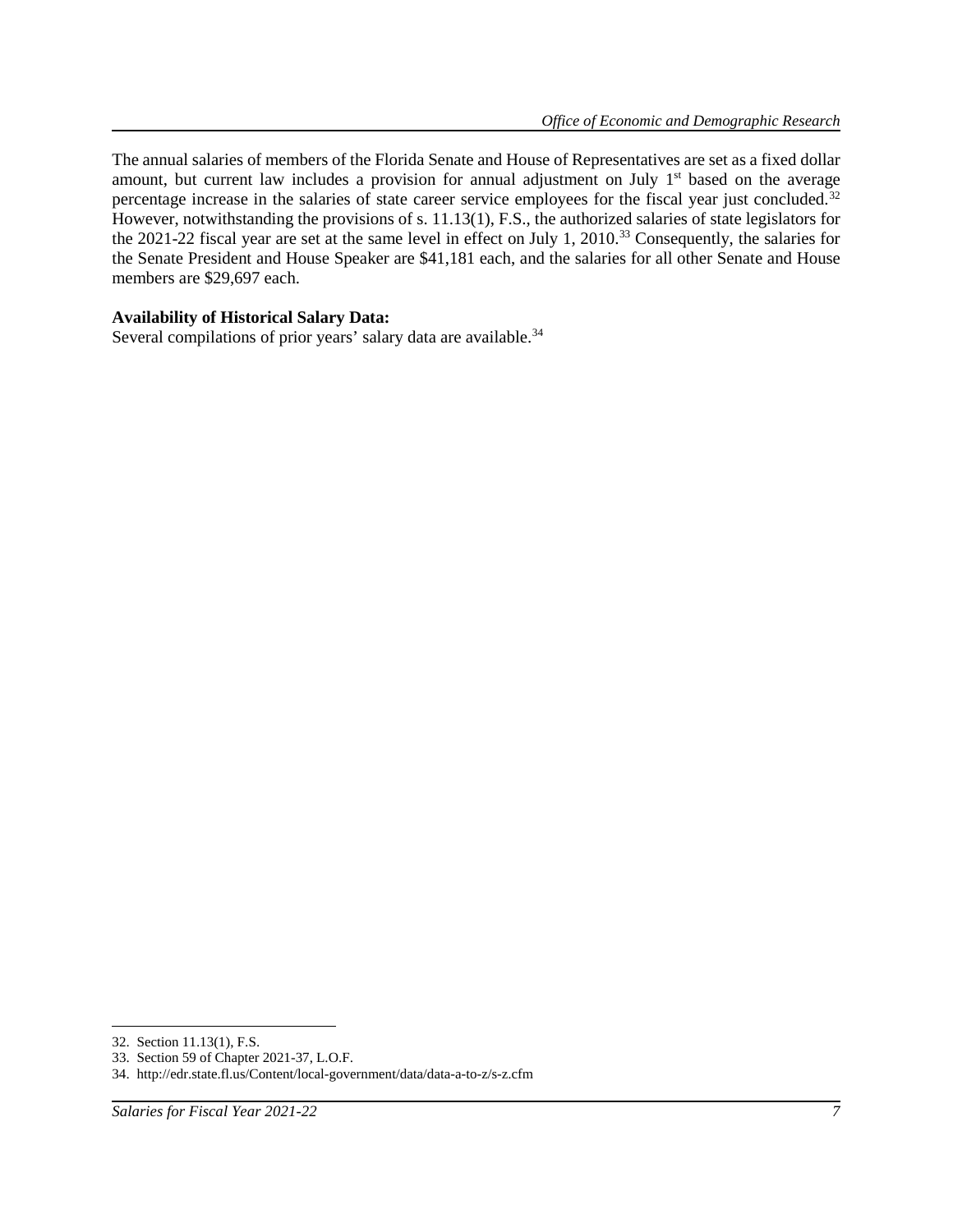| Table 1                                                                                                                 |                          |                                                   |                   |  |  |  |  |  |  |
|-------------------------------------------------------------------------------------------------------------------------|--------------------------|---------------------------------------------------|-------------------|--|--|--|--|--|--|
|                                                                                                                         |                          | <b>Florida's 2020 County Population Estimates</b> |                   |  |  |  |  |  |  |
| <b>County</b>                                                                                                           | <b>Population County</b> |                                                   | <b>Population</b> |  |  |  |  |  |  |
| Alachua                                                                                                                 | 271,588                  | Lee                                               | 750,493           |  |  |  |  |  |  |
| <b>Baker</b>                                                                                                            | 28,532                   | Leon                                              | 299,484           |  |  |  |  |  |  |
| Bay                                                                                                                     | 174,410 Levy             |                                                   | 41,699            |  |  |  |  |  |  |
| <b>Bradford</b>                                                                                                         | 28,725                   | Liberty                                           | 8,575             |  |  |  |  |  |  |
| <b>Brevard</b>                                                                                                          | 606,671                  | Madison<br>18,954                                 |                   |  |  |  |  |  |  |
| <b>Broward</b>                                                                                                          | 1,932,212                | Manatee                                           | 398,503           |  |  |  |  |  |  |
| Calhoun                                                                                                                 | 14,489                   | Marion                                            | 368,135           |  |  |  |  |  |  |
| Charlotte                                                                                                               | 187,904                  | <b>Martin</b>                                     | 161,301           |  |  |  |  |  |  |
| <b>Citrus</b>                                                                                                           | 149,383                  | Miami-Dade                                        | 2,832,794         |  |  |  |  |  |  |
| Clay                                                                                                                    | 219,575                  | Monroe                                            | 77,823            |  |  |  |  |  |  |
| Collier                                                                                                                 | 387,450                  | Nassau                                            | 89,258            |  |  |  |  |  |  |
| Columbia                                                                                                                | 70,617                   | Okaloosa                                          | 203,951           |  |  |  |  |  |  |
| <b>DeSoto</b>                                                                                                           | 37,082                   | Okeechobee                                        | 42,112            |  |  |  |  |  |  |
| <b>Dixie</b>                                                                                                            | 16,663                   | Orange                                            | 1,415,260         |  |  |  |  |  |  |
| Duval                                                                                                                   | 982,080                  | Osceola                                           | 387,055           |  |  |  |  |  |  |
| Escambia                                                                                                                | 323,714                  | Palm Beach                                        | 1,466,494         |  |  |  |  |  |  |
| Flagler                                                                                                                 | 114,173                  | Pasco                                             | 542,638           |  |  |  |  |  |  |
| Franklin                                                                                                                | 11,864                   | Pinellas                                          | 984,054           |  |  |  |  |  |  |
| Gadsden                                                                                                                 | 46,226                   | Polk                                              | 715,090           |  |  |  |  |  |  |
| Gilchrist                                                                                                               | 18,269                   | Putnam                                            | 73,723            |  |  |  |  |  |  |
| Glades                                                                                                                  | 13,609                   | St. Johns                                         | 261,900           |  |  |  |  |  |  |
| Gulf                                                                                                                    | 14,724                   | St. Lucie                                         | 322,265           |  |  |  |  |  |  |
| Hamilton                                                                                                                | 14,570                   | Santa Rosa                                        | 184,653           |  |  |  |  |  |  |
| Hardee                                                                                                                  | 27,443                   | Sarasota                                          | 438,816           |  |  |  |  |  |  |
| Hendry                                                                                                                  | 40,953                   | Seminole                                          | 476,727           |  |  |  |  |  |  |
| Hernando                                                                                                                | 192,186                  | Sumter                                            | 141,422           |  |  |  |  |  |  |
| <b>Highlands</b>                                                                                                        | 104,834                  | Suwannee                                          | 45,463            |  |  |  |  |  |  |
| Hillsborough                                                                                                            | 1,478,759                | <b>Taylor</b>                                     | 22,436            |  |  |  |  |  |  |
| Holmes                                                                                                                  | 20,001                   | Union                                             | 15,410            |  |  |  |  |  |  |
| <b>Indian River</b>                                                                                                     | 158,834                  | Volusia                                           | 551,588           |  |  |  |  |  |  |
| Jackson                                                                                                                 | 46,587                   | Wakulla                                           | 33,981            |  |  |  |  |  |  |
| Jefferson                                                                                                               | 14,394                   | Walton                                            | 74,724            |  |  |  |  |  |  |
| Lafayette                                                                                                               | 8,690                    | Washington                                        | 25,334            |  |  |  |  |  |  |
| Lake                                                                                                                    | 366,742                  | <b>Florida Total</b>                              | 21,596,068        |  |  |  |  |  |  |
| Data Source: "Florida Estimates of Population 2020" Bureau of<br>Economic and Business Research, University of Florida. |                          |                                                   |                   |  |  |  |  |  |  |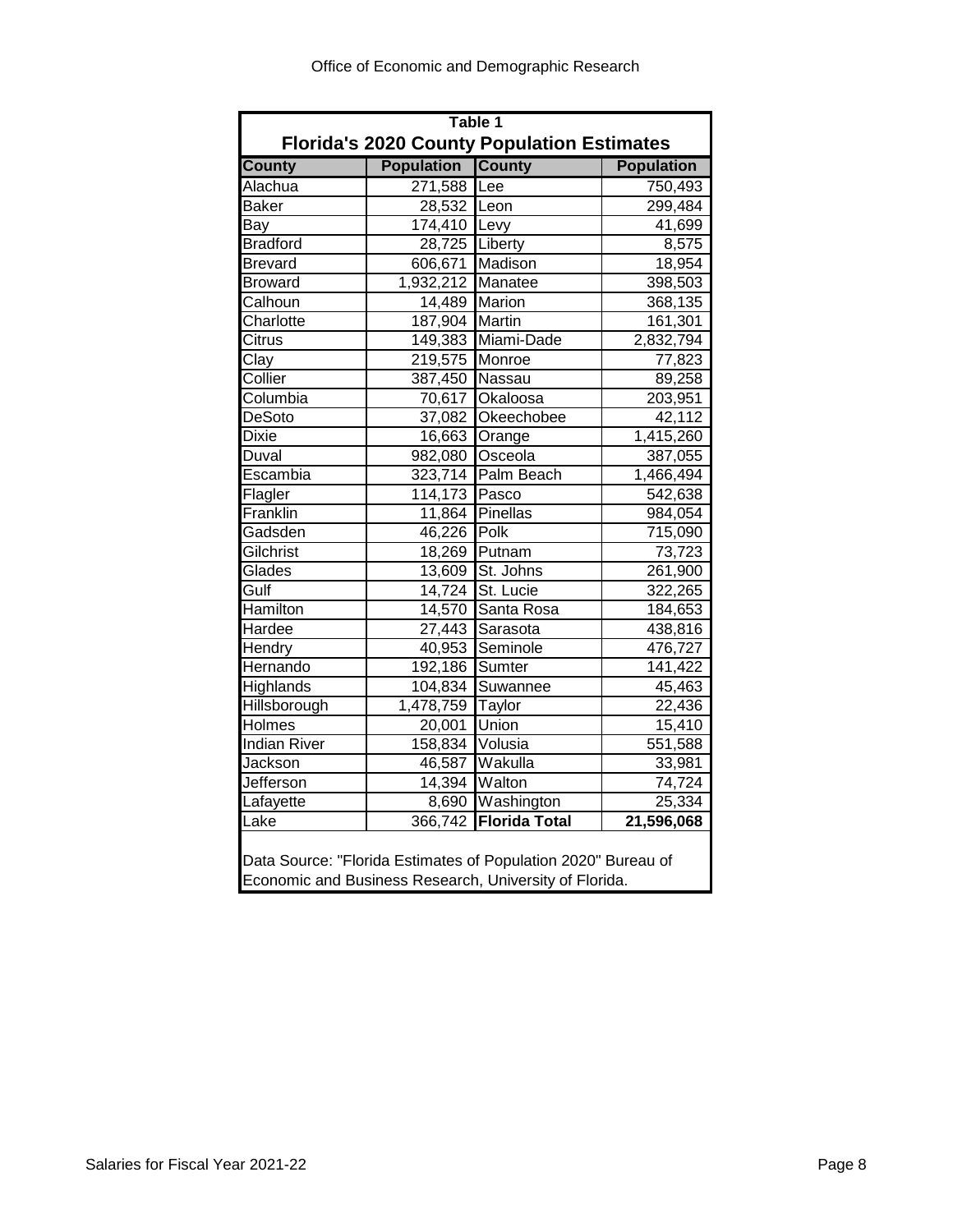| Table 2                              |                           |                |                                |                      |              |  |  |  |  |  |  |  |
|--------------------------------------|---------------------------|----------------|--------------------------------|----------------------|--------------|--|--|--|--|--|--|--|
| <b>Salary Computation Statistics</b> |                           |                |                                |                      |              |  |  |  |  |  |  |  |
| <b>Elected County</b>                | <b>Population</b>         |                | <b>County Population Range</b> | <b>Base</b>          | <b>Group</b> |  |  |  |  |  |  |  |
| <b>Constitutional Officers</b>       | <b>Group Numbers</b>      | <b>Minimum</b> | <b>Maximum</b>                 | <b>Salary</b>        | Rate         |  |  |  |  |  |  |  |
| <b>Clerk of Circuit Court</b>        |                           | 0              | 49,999                         | \$21,250             | 0.07875      |  |  |  |  |  |  |  |
| Comptroller                          | Ш                         | 50,000         | 99,999                         | \$24,400             | 0.06300      |  |  |  |  |  |  |  |
| <b>Property Appraiser</b>            | $\overline{III}$          | 100,000        | 199,999                        | \$27,550             | 0.02625      |  |  |  |  |  |  |  |
| <b>Supervisor of Elections</b>       | $\overline{\mathsf{N}}$   | 200,000        | 399,999                        | \$30,175             | 0.01575      |  |  |  |  |  |  |  |
| <b>Tax Collector</b>                 | $\overline{\mathsf{V}}$   | 400,000        | 999,999                        | \$33,325             | 0.00525      |  |  |  |  |  |  |  |
| ss. 145.051, 145.09,                 | $\overline{VI}$           | 1,000,000      |                                | \$36,475             | 0.00400      |  |  |  |  |  |  |  |
| 145.10, and 145.11, F.S.             |                           |                |                                |                      |              |  |  |  |  |  |  |  |
| Sheriff                              | ı                         | $\overline{0}$ | 49,999                         | \$23,350             | 0.07875      |  |  |  |  |  |  |  |
| s. 145.071, F.S.                     | $\mathbf{II}$             | 50,000         | 99,999                         | \$26,500             | 0.06300      |  |  |  |  |  |  |  |
|                                      | $\overline{\mathbb{H}}$   | 100,000        | 199,999                        | \$29,650             | 0.02625      |  |  |  |  |  |  |  |
|                                      | $\overline{\text{IV}}$    | 200,000        | 399,999                        | $\overline{$}32,275$ | 0.01575      |  |  |  |  |  |  |  |
|                                      | $\vee$                    | 400,000        | 999,999                        | \$35,425             | 0.00525      |  |  |  |  |  |  |  |
|                                      | $\overline{\mathsf{V}}$   | 1,000,000      |                                | 38,575               | 0.00400      |  |  |  |  |  |  |  |
| <b>County Commissioners</b>          | T                         | $\Omega$       | 9,999                          | \$4,500              | 0.150        |  |  |  |  |  |  |  |
| s. 145.031, F.S.                     | $\overline{\mathbb{I}}$   | 10,000         | 49,999                         | \$6,000              | 0.075        |  |  |  |  |  |  |  |
|                                      | Ш                         | 50,000         | 99,999                         | \$9,000              | 0.060        |  |  |  |  |  |  |  |
|                                      | $\overline{N}$            | 100,000        | 199,999                        | \$12,000             | 0.045        |  |  |  |  |  |  |  |
|                                      | $\vee$                    | 200,000        | 399,999                        | \$16,500             | 0.015        |  |  |  |  |  |  |  |
|                                      | $\overline{\mathsf{VI}}$  | 400,000        | 999,999                        | \$19,500             | 0.005        |  |  |  |  |  |  |  |
|                                      | VII                       | 1,000,000      |                                | \$22,500             | 0.000        |  |  |  |  |  |  |  |
| <b>Elected School</b>                | <b>Population</b>         |                | <b>County Population Range</b> | <b>Base</b>          | <b>Group</b> |  |  |  |  |  |  |  |
| <b>District Officials</b>            | <b>Group Numbers</b>      | <b>Minimum</b> | <b>Maximum</b>                 | <b>Salary</b>        | Rate         |  |  |  |  |  |  |  |
| <b>School Superintendent</b>         |                           | 0              | 49,999                         | \$21,250             | 0.07875      |  |  |  |  |  |  |  |
| s. 1001.47, F.S.                     | Ш                         | 50,000         | 99,999                         | \$24,400             | 0.06300      |  |  |  |  |  |  |  |
|                                      | III                       | 100,000        | 199,999                        | \$27,550             | 0.02625      |  |  |  |  |  |  |  |
|                                      | $\overline{N}$            | 200,000        | 399,999                        | \$30,175             | 0.01575      |  |  |  |  |  |  |  |
|                                      | $\vee$                    | 400,000        | 999,999                        | \$33,325             | 0.00525      |  |  |  |  |  |  |  |
|                                      | $\overline{\mathsf{v}}$   | 1,000,000      |                                | 36,475               | 0.00400      |  |  |  |  |  |  |  |
| <b>School Board Members</b>          | ı                         | 0              | 9,999                          | \$5,000              | 0.083300     |  |  |  |  |  |  |  |
| s. 1001.395, F.S.                    | $\mathbf{II}$             | 10,000         | 49,999                         | \$5,833              | 0.020830     |  |  |  |  |  |  |  |
|                                      | $\overline{\mathsf{III}}$ | 50,000         | 99,999                         | \$6,666              | 0.016680     |  |  |  |  |  |  |  |
|                                      | IV                        | 100,000        | 199,999                        | \$7,500              | 0.008330     |  |  |  |  |  |  |  |
|                                      | $\vee$                    | 200,000        | 399,999                        | \$8,333              | 0.004165     |  |  |  |  |  |  |  |
|                                      | $\overline{\mathsf{V}}$   | 400,000        | 999,999                        | \$9,166              | 0.001390     |  |  |  |  |  |  |  |
|                                      | $\overline{\text{V}}$     | 1,000,000      |                                | \$10,000             | 0.000000     |  |  |  |  |  |  |  |
|                                      |                           |                |                                |                      |              |  |  |  |  |  |  |  |

Note: This table reflects the statutory change enacted by Chapter 2016-157, Laws of Florida, which made the base salaries and group rates used to calculate a supervisor of election's salary the same as the current base salaries and group rates used to calculate the salaries of the clerks of circuit court, county comptrollers, property appraisers, and tax collectors.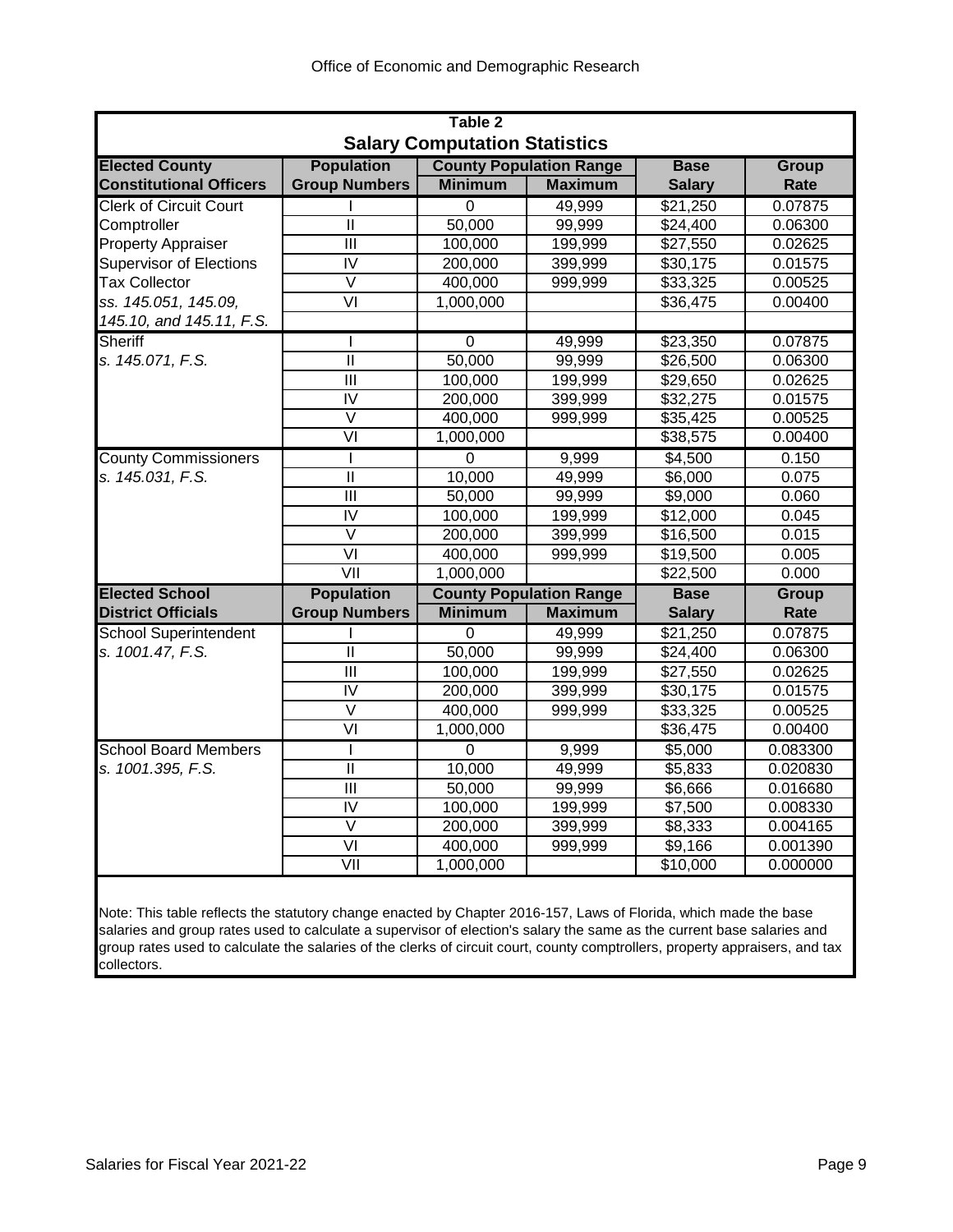| Table 3                                                                                                  |        |                                               |                                |                                              |          |                    |          |                    |          |                      |                                |          |                                          |
|----------------------------------------------------------------------------------------------------------|--------|-----------------------------------------------|--------------------------------|----------------------------------------------|----------|--------------------|----------|--------------------|----------|----------------------|--------------------------------|----------|------------------------------------------|
| Salaries of Elected County Constitutional Officers and School District Officials for Fiscal Year 2021-22 |        |                                               |                                |                                              |          |                    |          |                    |          |                      |                                |          |                                          |
| <b>Pursuant to the Salary Formula in Chapter 145, Florida Statutes</b>                                   |        |                                               |                                |                                              |          |                    |          |                    |          |                      |                                |          |                                          |
|                                                                                                          |        |                                               |                                | See Table Notes for Additional Clarification |          |                    |          |                    |          |                      |                                |          |                                          |
|                                                                                                          |        | <b>Elected County Constitutional Officers</b> |                                |                                              |          |                    |          |                    |          |                      |                                |          | <b>Elected School District Officials</b> |
|                                                                                                          |        | <b>Clerk of</b>                               | <b>Property</b>                | <b>Supervisor</b>                            |          | Tax                |          |                    |          | County               | <b>School</b>                  |          | <b>School Board</b>                      |
| <b>County</b>                                                                                            |        | <b>Circuit Court</b>                          | <b>Appraiser</b>               | of Elections                                 |          | <b>Collector</b>   |          | <b>Sheriff</b>     |          | <b>Commissioners</b> | <b>Superintendent</b>          |          | Members                                  |
| Alachua                                                                                                  | c      | \$<br>147,714                                 | \$<br>147,714                  | \$<br>147,714                                | \$       | 147,714            | \$       | 157,624            | \$       | 82,930               | \$<br>147,716                  | \$       | 40,730                                   |
| Baker                                                                                                    | е      | \$<br>110,880                                 | \$<br>110,880                  | \$<br>110,880                                | \$       | 110,880            | \$       | 120,790            | \$       | 34,872               | \$<br>110,880                  | \$       | 29,347                                   |
| Bay                                                                                                      | е      | \$<br>139,224                                 | \$<br>139,224                  | \$<br>139,224                                | \$       | 139,224            | \$       | 149,133            | \$       | 72,428               | \$<br>139,224                  | \$       | 38,317                                   |
| <b>Bradford</b>                                                                                          | е      | \$<br>110,952                                 | \$<br>110,952                  | \$<br>110,952                                | \$       | 110,952            | \$       | 120,862            | \$       | 34,941               | \$<br>110,952                  | \$       | 29,366                                   |
| Brevard                                                                                                  | с      | \$<br>162,378                                 | \$<br>162,378                  | \$<br>162,378                                | \$       | 162,378            | \$       | 172,288            | \$       | 96,895               | \$<br>162,378                  | \$       | 44,609                                   |
| <b>Broward</b>                                                                                           | c      | \$<br>189,719                                 | \$<br>189,719                  | \$<br>189,719                                | \$       | 189,719            | \$       | 199,629            | \$       | 106,176              | \$<br>189,719                  | \$       | 47,189                                   |
| Calhoun                                                                                                  | е      | \$<br>105,662                                 | \$<br>105,662                  | \$<br>105,662                                | \$       | 105,662            | \$       | 115,571            | \$       | 29,902               | \$<br>105,662                  | \$       | 27,967                                   |
| Charlotte                                                                                                | C      | \$<br>140,895                                 | \$<br>140,895                  | \$<br>140,895                                | \$       | 140,895            | \$       | 150,805            | \$       | 75,294               | \$<br>140,895                  | \$       | 38,847                                   |
| Citrus                                                                                                   | е      | \$<br>136,124                                 | \$<br>136,124                  | \$<br>136,124                                | \$       | 136,124            | \$       | 146,033            | \$       | 67,114               | \$<br>136,124                  | \$       | 37,333                                   |
| Clay                                                                                                     | c e    | \$<br>143,848                                 | \$<br>143,848                  | \$<br>143,848                                | \$       | 143,848            | \$       | 153,758            | \$       | 79,248               | \$<br>143,848                  | \$       | 39,708                                   |
| Collier                                                                                                  |        | \$<br>156,325                                 | \$<br>156,325                  | \$<br>156,325                                | \$       | 156,325            | \$       | 166,235            | \$       | 91,131               | \$<br>156,325                  | \$       | 43,007                                   |
| Columbia                                                                                                 | c e    | \$<br>121,271                                 | \$<br>121,271                  | \$<br>121,271                                | \$       | 121,271            | \$       | 131,181            | \$       | 48,308               | \$<br>121,271                  | \$       | 33,079                                   |
| <b>DeSoto</b>                                                                                            | е      | \$<br>114,057                                 | \$<br>114,057                  | \$<br>114.057                                | \$       | 114,057            | \$       | 123,967            | \$       | 37,898               | \$<br>114,057                  | \$       | 30,188                                   |
| Dixie<br>Duval                                                                                           | е<br>C | \$<br>106,469<br>\$<br>171,679                | \$<br>106,469<br>\$<br>171,679 | \$<br>106,469<br>\$<br>171,679               | \$<br>\$ | 106,469<br>171,679 | \$<br>\$ | 116,379<br>181,589 | \$<br>\$ | 30,672<br>105,753    | \$<br>106,469<br>\$<br>171,679 | \$<br>\$ | 28,180<br>47,072                         |
| Escambia                                                                                                 |        | \$<br>151,588                                 | \$<br>151,588                  | \$<br>151,588                                | \$       | 151,588            | \$       | 161,498            | \$       | 86,619               | \$<br>151,588                  | \$       | 41,754                                   |
| Flagler                                                                                                  |        | \$<br>131,762                                 | \$<br>131,762                  | 131,762<br>\$                                | \$       | 131,762            | \$       | 141,672            | \$       | 59,637               | \$<br>131,762                  | \$       | 35,949                                   |
| Franklin                                                                                                 | е      | \$<br>104,686                                 | \$<br>104,686                  | \$<br>104,686                                | \$       | 104,686            | \$       | 114,596            | \$       | 28,973               | \$<br>104,686                  | \$       | 27,709                                   |
| Gadsden                                                                                                  | е      | \$<br>117,455                                 | \$<br>117,455                  | \$<br>117,455                                | \$       | 117,455            | \$       | 127,365            | \$       | 41,135               | \$<br>117,455                  | \$       | 31,086                                   |
| Gilchrist                                                                                                | е      | \$<br>107,066                                 | \$<br>107,066                  | \$<br>107,066                                | \$       | 107,066            | \$       | 116,976            | \$       | 31,240               | \$<br>107,066                  | \$       | 28,338                                   |
| Glades                                                                                                   | е      | \$<br>105,334                                 | \$<br>105,334                  | \$<br>105,334                                | \$       | 105,334            | \$       | 115,244            | \$       | 29,591               | \$<br>105,334                  | \$       | 27,880                                   |
| Gulf                                                                                                     | е      | \$<br>105,749                                 | \$<br>105,749                  | \$<br>105,749                                | \$       | 105,749            | \$       | 115,659            | \$       | 29,985               | \$<br>105,749                  | \$       | 27,990                                   |
| Hamilton                                                                                                 | е      | \$<br>105,692                                 | \$<br>105,692                  | \$<br>105,692                                | \$       | 105,692            | \$       | 115,601            | \$       | 29,931               | \$<br>105,692                  | \$       | 27,975                                   |
| Hardee                                                                                                   | е      | \$<br>110,475                                 | \$<br>110,475                  | \$<br>110,475                                | \$       | 110,475            | \$       | 120,385            | \$       | 34,487               | \$<br>110,475                  | \$       | 29,240                                   |
| Hendry                                                                                                   | e.     | \$<br>115,496                                 | \$<br>115,496                  | \$<br>115,496                                | \$       | 115,496            | \$       | 125,406            | \$       | 39,268               | \$<br>115,496                  | \$       | 30,568                                   |
| Hernando                                                                                                 |        | \$<br>141,426                                 | \$<br>141,426                  | \$<br>141,426                                | \$       | 141,426            | \$       | 151,335            | \$       | 76,203               | \$<br>141,426                  | \$       | 39,016                                   |
| Highlands                                                                                                | е      | \$<br>130,605                                 | \$<br>130,605                  | \$<br>130,605                                | \$       | 130,605            | \$       | 140,515            | \$       | 57,654               | \$<br>130,605                  | \$       | 35,582                                   |
| Hillsborough c                                                                                           |        | \$<br>181,160                                 | \$<br>181,160                  | \$<br>181,160                                | \$       | 181,160            | \$       | 191,069            | \$       | 106,176              | \$<br>181,160                  | \$       | 47,189                                   |
| Holmes                                                                                                   | е      | \$<br>107,710                                 | \$<br>107,710                  | \$<br>107,710                                | \$       | 107,710            | \$       | 117,620            | \$       | 31,853               | \$<br>107,710                  | \$       | 28,509                                   |
| Indian River                                                                                             |        | \$<br>137,294                                 | \$<br>137,294                  | \$<br>137,294                                | \$       | 137,294            | \$       | 147,204            | \$       | 69,121               | \$<br>137,294                  | \$       | 37,705                                   |
| Jackson                                                                                                  | e      | \$<br>117,590                                 | \$<br>117,590                  | \$<br>117,590                                | \$       | 117,590            | \$       | 127,499            | \$       | 41,262               | \$<br>117,590                  | \$       | 31,122                                   |
| Jefferson                                                                                                | е      | \$<br>105,626                                 | \$<br>105,626                  | \$<br>105,626                                | \$       | 105,626            | \$       | 115,536            | \$       | 29,869               | \$<br>105,626                  | \$       | 27,957                                   |
| Lafayette                                                                                                | е      | \$<br>103,507                                 | \$<br>103,507                  | \$<br>103,507                                | \$       | 103,507            | \$       | 113,416            | \$       | 27,386               | \$<br>103,507                  | \$       | 27,011                                   |
| Lake                                                                                                     |        | \$<br>154,786                                 | \$<br>154.786                  | \$<br>154,786                                | \$       | 154,786            | \$       | 164,696            | \$       | 89,665               | \$<br>154,786                  | \$       | 42,600                                   |
| Lee                                                                                                      | c      | \$<br>165,941                                 | \$<br>165,941                  | \$<br>165,941                                | \$       | 165,941            | \$       | 175,851            | \$       | 100,289              | \$<br>165,941                  | \$       | 45,553                                   |
| ∟eon                                                                                                     | c<br>e | \$<br>149,788                                 | \$<br>149,788                  | \$<br>149,788                                | \$       | 149,788            | \$       | 159,697            | \$       | 84,904               | \$<br>149,788                  | \$       | 41,278                                   |
| Levy                                                                                                     | е      | \$<br>115,773<br>103,464                      | \$<br>115,773                  | \$<br>115,773<br>103,464                     | \$       | 115,773            | \$       | 125,683            | \$       | 39,532               | \$<br>115,773                  | \$       | 30,641                                   |
| Liberty                                                                                                  | e.     | \$                                            | \$<br>103,464                  | \$                                           | \$       | 103,464            | \$       | 113,374            | \$       | 27,305               | \$<br>103,464                  | \$       | 26,965                                   |
| <b>Madison</b><br><b>Manatee</b>                                                                         | e      | \$<br>107,321<br>\$<br>157,147                | 107,321<br>\$<br>157,147<br>\$ | 107,321<br>\$<br>\$<br>157,147               | \$<br>\$ | 107,321<br>157,147 | \$<br>\$ | 117,231<br>167,057 | \$<br>\$ | 31,483<br>91,913     | 107,321<br>\$<br>\$<br>157,147 | \$<br>\$ | 28,406<br>43,224                         |
| Marion                                                                                                   |        | \$<br>154,890                                 | \$<br>154,890                  | \$<br>154,890                                | \$       | 154,890            | \$       | 164,800            | \$       | 89,764               | \$<br>154,890                  | -\$      | 42,627                                   |
| Martin                                                                                                   |        | \$<br>137,600                                 | 137,600<br>\$                  | 137,600<br>\$                                | \$       | 137,600            | \$       | 147,510            | \$       | 69,644               | 137,600<br>\$                  | \$       | 37,802                                   |
| Miami-Dade                                                                                               | c      | \$<br>206,718                                 | \$<br>206,718                  | 206,718<br>\$                                | \$       | 206,718            | \$       | 216,628            | \$       | 106,176              | \$<br>$206,718$ \$             |          | 47,189                                   |
| Monroe                                                                                                   |        | \$<br>123,413                                 | \$<br>123,413                  | \$<br>123,413                                | \$       | 123,413            | \$       | 133,323            | \$       | 50,348               | $\overline{123,413}$ \$<br>\$  |          | 33,646                                   |
| Nassau                                                                                                   | е      | 126,813<br>\$                                 | 126,813<br>\$                  | \$<br>126,813                                | \$       | 126,813            | \$       | 136,723            | \$       | 53,586               | \$<br>$126,813$ \$             |          | 34,546                                   |
| Okaloosa                                                                                                 | е      | \$<br>142,687                                 | 142,687<br>\$                  | 142,687<br>\$                                | \$       | 142,687            | \$       | 152,597            | \$       | 78,142               | \$<br>142,687                  | \$       | 39,400                                   |
| Okeechobee                                                                                               |        | \$<br>115,927                                 | \$<br>115,927                  | \$<br>115,927                                | \$       | 115,927            | \$       | 125,836            | \$       | 39,679               | \$<br>115,927                  | \$       | 30,682                                   |
| Orange                                                                                                   | с      | \$<br>179,961                                 | \$<br>179,961                  | 179,961<br>\$                                | \$       | 179,961            | \$       | 189,871            | \$       | 106,176              | 179,961<br>\$                  | \$       | 47,189                                   |
| Osceola                                                                                                  | c      | \$<br>156,296                                 | 156,296<br>\$                  | 156,296<br>\$                                | \$       | 156,296            | \$       | 166,206            | \$       | 91,103               | \$<br>156,296                  | \$       | 42,999                                   |
| Palm Beach                                                                                               | c      | \$<br>180,928                                 | \$<br>180,928                  | \$<br>180,928                                | \$       | 180,928            | \$       | 190,838            | \$       | 106,176              | 180,928<br>\$                  | -\$      | 47,189                                   |
| Pasco                                                                                                    | e      | \$<br>160,792                                 | \$<br>160,792                  | \$<br>160,792                                | \$       | 160,792            | \$       | 170,702            | \$       | 95,385               | \$<br>$160,792$ \$             |          | 44,189                                   |
| Pinellas                                                                                                 | с      | 171,728<br>\$                                 | \$<br>171,728                  | 171,728<br>\$                                | \$       | 171,728            | \$       | 181,638            | \$       | 105,800              | \$<br>171,728                  | \$       | 47,085                                   |
| Polk                                                                                                     | c      | \$<br>165,064                                 | 165,064<br>\$                  | \$<br>165,064                                | \$       | 165,064            | \$       | 174,974            | \$       | 99,453               | \$<br>$165,064$ \$             |          | 45,320                                   |
| Putnam                                                                                                   | e      | \$<br>122,194                                 | 122,194<br>\$                  | \$<br>122,194                                | \$       | 122,194            | \$       | 132,104            | \$       | 49,187               | 122,194<br>\$                  | -\$      | 33,324                                   |
| St. Johns                                                                                                |        | \$<br>146,994                                 | \$<br>146,994                  | \$<br>146,994                                | \$       | 146,994            | \$       | 156,904            | \$       | 82,244               | \$<br>146,994                  | \$       | 40,539                                   |
| St. Lucie                                                                                                |        | \$<br>151,481                                 | \$<br>151,481                  | \$<br>151,481                                | \$       | 151,481            | \$       | 161,390            | \$       | 86,517               | 151,481<br>\$                  | -\$      | 41,726                                   |
| Santa Rosa                                                                                               | е      | \$<br>140,493                                 | 140,493<br>\$                  | 140,493<br>\$                                | \$       | 140,493            | \$       | 150,402            | \$       | 74,603               | 140,493<br>\$                  | -\$      | 38,720                                   |
| Sarasota                                                                                                 | C      | \$<br>158,220                                 | \$<br>158,220                  | 158,220<br>\$                                | \$       | 158,220            | \$       | 168,130            | \$       | 92,935               | \$<br>158,220                  | \$       | 43,508                                   |
| Seminole                                                                                                 | C      | \$<br>159,159                                 | \$<br>159, 159                 | -\$<br>159,159                               | \$       | 159,159            | \$       | 169,069            | \$       | 93,829               | \$<br>159,159                  | \$       | 43,757                                   |
| <b>Sumter</b>                                                                                            |        | e <sub>s</sub><br>$135,137$ \$                | $135,137$ \$                   | $135,137$ \$                                 |          | $135,137$ \$       |          | 145,047 \$         |          | 65,423               | \$<br>$135,137$ \$             |          | 37,020                                   |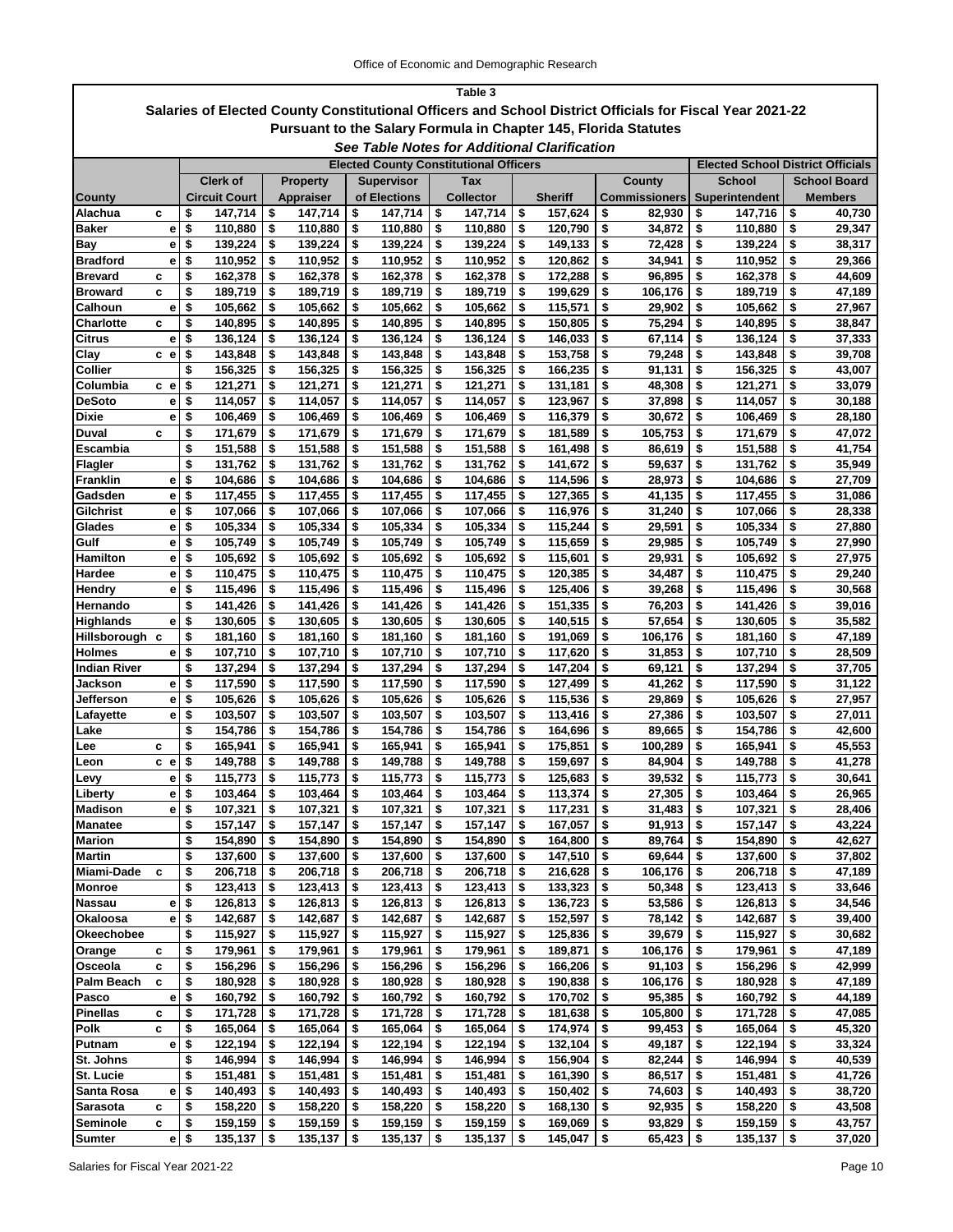#### **Salaries of Elected County Constitutional Officers and School District Officials for Fiscal Year 2021-22 Pursuant to the Salary Formula in Chapter 145, Florida Statutes**

#### *See Table Notes for Additional Clarification*

|               |      |    | <b>Elected County Constitutional Officers</b> |      |                 |   |                   |                  |                |                |         |                      |        |                       | <b>Elected School District Officials</b> |                |                     |  |
|---------------|------|----|-----------------------------------------------|------|-----------------|---|-------------------|------------------|----------------|----------------|---------|----------------------|--------|-----------------------|------------------------------------------|----------------|---------------------|--|
|               |      |    | <b>Clerk of</b>                               |      | <b>Property</b> |   | <b>Supervisor</b> |                  | <b>Tax</b>     |                |         |                      | County |                       | <b>School</b>                            |                | <b>School Board</b> |  |
| <b>County</b> |      |    | <b>Circuit Court</b>                          |      | Appraiser       |   | of Elections      | <b>Collector</b> |                | <b>Sheriff</b> |         | <b>Commissioners</b> |        | <b>Superintendent</b> |                                          | <b>Members</b> |                     |  |
| Suwannee      | e l  | S  | 117,172                                       | - 56 | 117,172         |   | 117,172           |                  | $117.172$ S    |                | 127.082 | - 5                  | 40.865 |                       | $117,172$   \$                           |                | 31,011              |  |
| <b>Taylor</b> | e l  | ъ  | 108,615                                       |      | 108,615         |   | 108,615           |                  | 108,615        | l S            | 118,524 | - 5                  | 32,715 |                       | 108,615                                  |                | 28,748              |  |
| <b>Union</b>  | e l  | э  | 106.004                                       |      | 106.004         |   | 106,004           | -5               | 106,004        |                | 115.914 | - 5                  | 30.228 |                       | 106,004                                  |                | 28,057              |  |
| Volusia       | c    |    | 161,014                                       | - 5  | 161,014         | S | 161,014           |                  | 161,014        | l S            | 170,923 | - 5                  | 95,596 |                       | $161,014$   \$                           |                | 44,248              |  |
| Wakulla       | c el |    | 112.905                                       |      | 112.905         |   | 112,905           |                  | 112,905        |                | 122,815 |                      | 36,801 |                       | 112,905                                  |                | 29,883              |  |
| <b>Walton</b> | e l  | s  | 122,492                                       | S    | 122,492         | 5 | 122,492           |                  | $122,492$ \ \$ |                | 132,402 | -S                   | 49,471 | 5                     | 122,492                                  | - 5            | 33,402              |  |
| Washington    | e.   | \$ | 109,692                                       |      | 109,692         |   | 109,692           |                  | $109,692$ \$   |                | 119,601 |                      | 33,741 |                       | 109,692                                  |                | 29,033              |  |

**A "c" denotes each of Florida's 20 charter counties, according to the Florida Association of Counties (FAC).**

 **https://www.fl-counties.com/index.php/charter-county-information**

**An "e" denotes those school districts having an elected school superintendent, according to the Florida Association of District School Superintendents (FADSS). https://fadss.org/membership/superintendents**

#### **Notes:**

**1) Salary figures have been calculated by the Florida Legislature's Office of Economic and Demographic Research (EDR) pursuant to the statutory formula in Chapter 145, F.S. Although not required by law, the EDR calculates salaries of elected county constitutional officers and school district officials as a service to county governments and school districts. County and school district officials are encouraged to independently compute and verify these salary figures.**

**2) The calculated salary figures for all officers reflect the use of April 1, 2020 countywide population estimates listed in "Florida Estimates of Population 2020" published by the University of Florida's Bureau of Economic and Business Research.**

**3) These salary figures may not be applicable to those elected county officers of a chartered consolidated government or those elected officers in counties having a home rule charter, which specifies another method of salary compensation. As indicated in this table, Florida currently has 20 charter counties.**

**4) Salary figures are included for each school district's superintendent even though the salaries determined by statutory formula are applicable only to elected school superintendents. As of September 1, 2021, Florida has 38 elected school superintendents.**

**5) These salary figures do not include any special qualification salary available to eligible clerks of circuit court, property appraisers, sheriffs, supervisors of elections, and tax collectors who have completed the required certification program specified in the relevant sections of Chapter 145, F.S. Additionally, the salary figures for elected school superintendents do not include any special qualification salary and performance salary incentive available to eligible elected school superintendents who have completed the required certification programs specified in Section 1001.47, F.S.**

**6) As the result of recent statutory authorizations (i.e., Chapters 2009-3, 2009-59, and 2011-158, L.O.F.), each elected county constitutional officer and school district official may voluntarily reduce his or her salary rate. However, the salary figures listed in this table do not reflect any such voluntary reductions.**

**7) This table reflects the statutory change enacted by Chapter 2016-157, L.O.F., which made the base salaries and group rates used to calculate a supervisor of election's salary the same as the current base salaries and group rates used to calculate the salaries of the clerks of circuit court, county comptrollers, property appraisers, and tax collectors.**

**8) Chapter 2018-5, L.O.F., amended s. 1001.395(3), F.S., to provide that the salary of each elected school board member shall be the amount calculated pursuant to s. 1001.395(1), F.S., or the district's beginning salary for teachers who hold a baccalaureate degree, whichever is less. Additionally, the legislation amended s. 1011.10, F.S., to provide that if any of the financial emergency conditions identified in s. 218.503(1), F.S., exist within a school district, then the salary of each district school board member**  .<br>and district school superintendent, calculated pursuant to ss. 1001.395 and 1001.47, F.S., shall be withheld until the conditions are corrected. However, this penalty will not **apply to a district school board member or district school superintendent elected or appointed within one year after the identification of the financial emergency conditions in s. 218.503(1), F.S., if he or she did not participate in the approval or preparation of the final school district budget adopted before the identification of such conditions. These changes became effective July 1, 2019.**

**9) Pursuant to law, the Florida Department of Management Services must annually certify two components of the salary formula calculation: the annual factor and cumulative annual factor. For the 2021-22 fiscal year, the certified annual factor is 1.0089 and the certified cumulative annual factor is 3.6202.**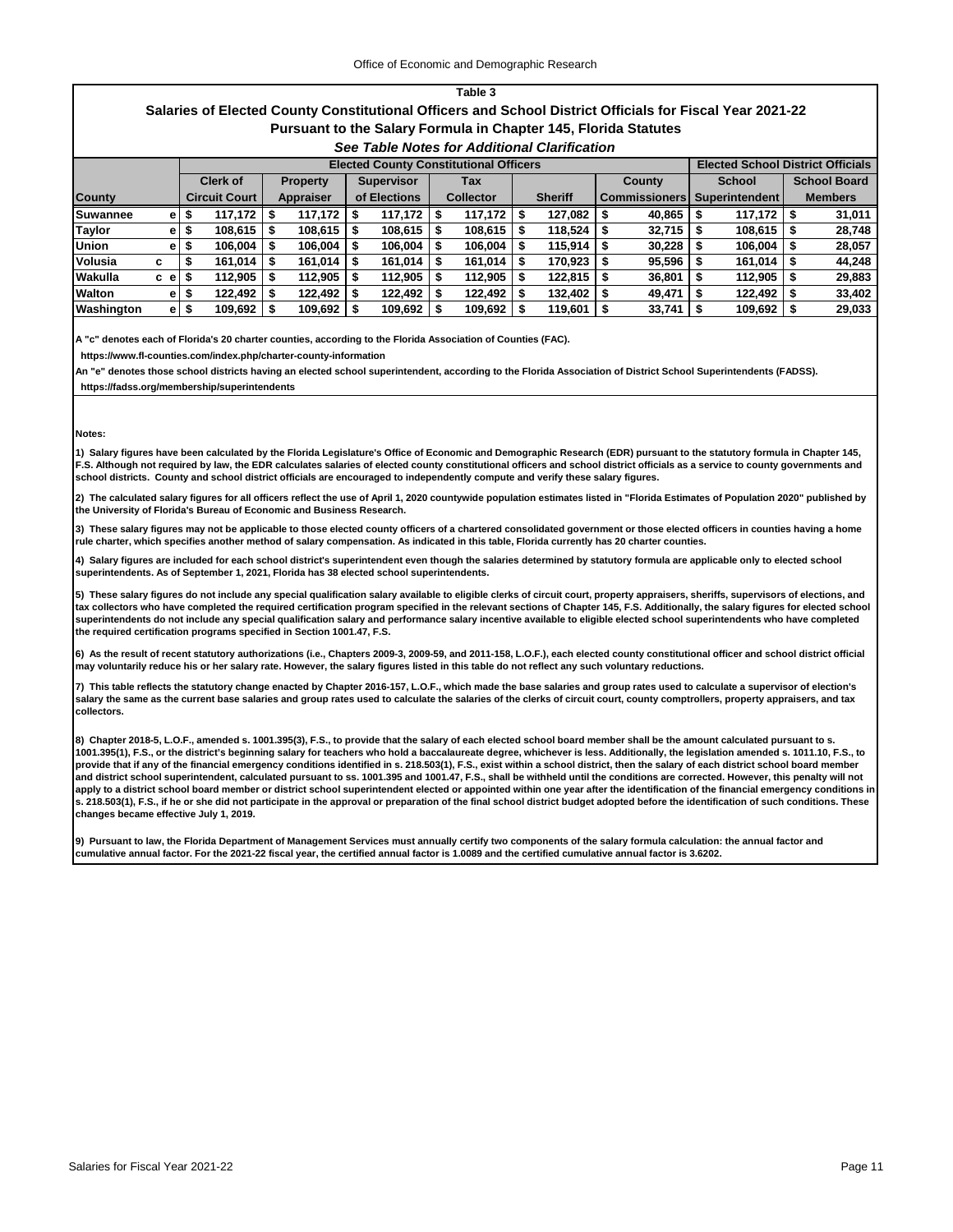# **Appendix**

# **Summary of Relevant Constitutional Provisions and Statutory Changes**

Article III, section 27 and Article VIII, section 6 of the Florida Constitution of 1885 stated that the Legislature provides for the election of county officers and prescribes by law their powers, duties, and compensation.

Chapter 7334, 1917 Laws of Florida (L.O.F.), established by defined schedule the compensation of all county officials previously paid in whole or in part on the basis of fees or commissions.

Chapter 8497, 1921 L.O.F., modified the thresholds in the defined schedule that set the compensation of fee or commission-based county officials.

Chapter 9270, 1923 L.O.F., modified the thresholds in the defined schedule that set the compensation of fee or commission-based county officials.

Chapter 11954, 1927 L.O.F., modified the thresholds in the defined schedule that set the compensation of fee or commission-based county officials.

Chapter 14502, 1929 L.O.F., required fee or commission-based county officials to file itemized sworn statements showing receipts and disbursements of the office.

Chapter 14665, 1931 L.O.F., set the annual compensation for clerk of circuit court, sheriff, county judge, county assessor of taxes, superintendent of public instruction, tax collector, and clerk of the board of county commissioners in those counties having a population not less than 10,630 and not greater than 10,650.

Chapter 14666, 1931 L.O.F., set the annual compensation of clerk of circuit court, sheriff, tax collector, tax assessor, county judge, superintendent of public instruction, and clerk of civil court and criminal court of record in those counties having a population greater than [1](#page-13-0)55,000.<sup>1</sup>

Chapter 15607, 1931 L.O.F., set the annual compensation for clerk of circuit court, sheriff, tax collector, tax assessor, county judge, justice of the peace, and clerk of criminal court of record in those counties having a population not less than 13,600 and not greater than 13,650.

Chapter 15608, 1931 L.O.F., set the annual compensation for clerk of circuit court, sheriff, tax collector, tax assessor, county judge, and clerk of civil court and criminal court of record in those counties having a population not less than 35,000 and not greater than 45,000.

Chapter 15611, 1931 L.O.F., set the annual compensation for county judge in those counties having a population not less than 7,200 and not greater than 7,400.

Chapter 15739, 1931 L.O.F., set the annual compensation for clerk of circuit court, sheriff, tax collector, tax assessor, and county judge in those counties having a population not less than 19,000 and not greater than 22,000.

<span id="page-13-0"></span> $\overline{a}$ 1. The title of tax assessor was subsequently changed to property appraiser per Chapter 77-102, L.O.F.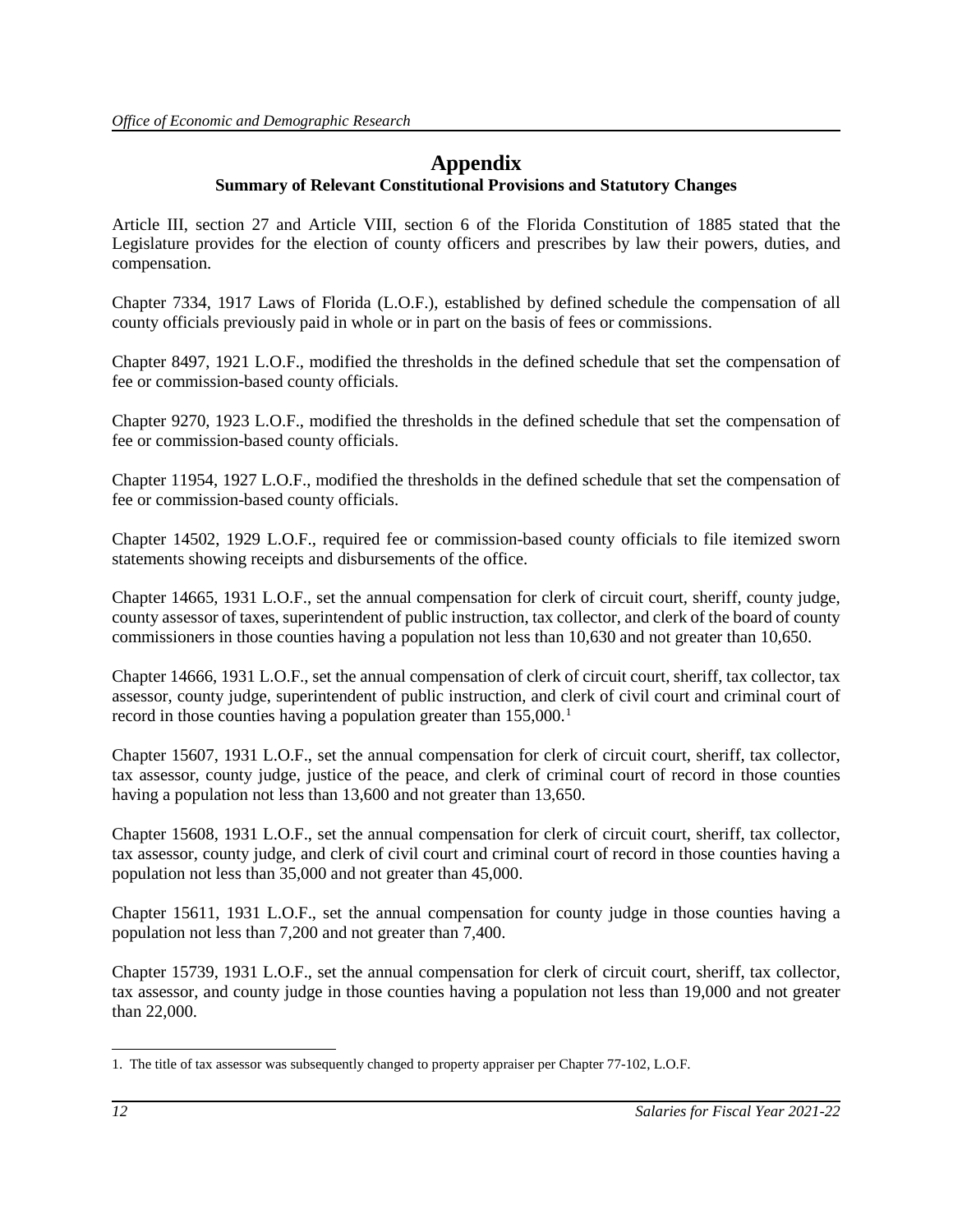Chapter 15740, 1931 L.O.F., set the annual compensation for county judge, sheriff, clerk of circuit court, tax assessor, and tax collector in those counties having a population more than 17,650 and less than 19,000.

Chapter 15968, 1933 L.O.F., set the annual compensation for sheriff, tax assessor, tax collector, clerk of circuit court, and county judge in those counties having a population not more than 3,600 and not less than 3,400.

Chapter 15970, 1933 L.O.F., set the annual compensation for all county officials in those counties having a population not less than 18,100 and not more than 18,700.

Chapter 15971, 1933 L.O.F., set the annual compensation for county judge, sheriff, tax collector, tax assessor, justice of the peace, and constable in those counties having a population not less than 2,466 and not more than 2,500.

Chapter 15972, 1933 L.O.F., set the annual compensation for clerk of circuit court, sheriff, tax collector, tax assessor, county judge, superintendent of public instruction, and board of county commissioners in those counties having a population not less than 19,000 and not more than 22,000.

Chapter 15973, 1933 L.O.F., set the annual compensation for supervisor of registration, superintendent of public instruction, and justice of the peace in those counties having a population not less than 18,100 and not more than 18,700.

Chapter 15974, 1933 L.O.F., set the annual compensation for sheriff, clerk of circuit court, tax collector, tax assessor, county judge, clerk of county court and criminal court of record, superintendent of public instruction, supervisor of registration, members of the board of public instruction, and probation officer in those counties having a population not less than 70,000 and not more than 140,000.

Chapter 15975, 1933 L.O.F., set the annual compensation for county judge, sheriff, clerk of circuit court, superintendent of public instruction, tax assessor, tax collector, supervisor of registration, county commissioners, county board of public instruction, justice of the peace, constable, attorney for the board of county commissioners, attorney for the board of public instruction, and deputy sheriff in those counties having a population not less than 12,456 and not more than 12,900.

Chapter 15976, 1933 L.O.F., set the annual compensation for members of the board of county commissioners, members of the board of public instruction, county judge, county prosecuting attorney, and superintendent of public instruction of Jefferson County.

Chapter 15977, 1933 L.O.F., set the annual compensation for sheriff, tax collector, tax assessor, clerk of circuit court, and superintendent of public instruction in those counties having a population not less than 13,600 and not more than 13,700.

Chapter 15979, 1933 L.O.F., set the annual compensation for sheriff, clerk of circuit court, tax assessor, tax collector, county judge, clerk of criminal court of record, justice of the peace, and constable in those counties having a population not less than 49,800 and not more than 53,500.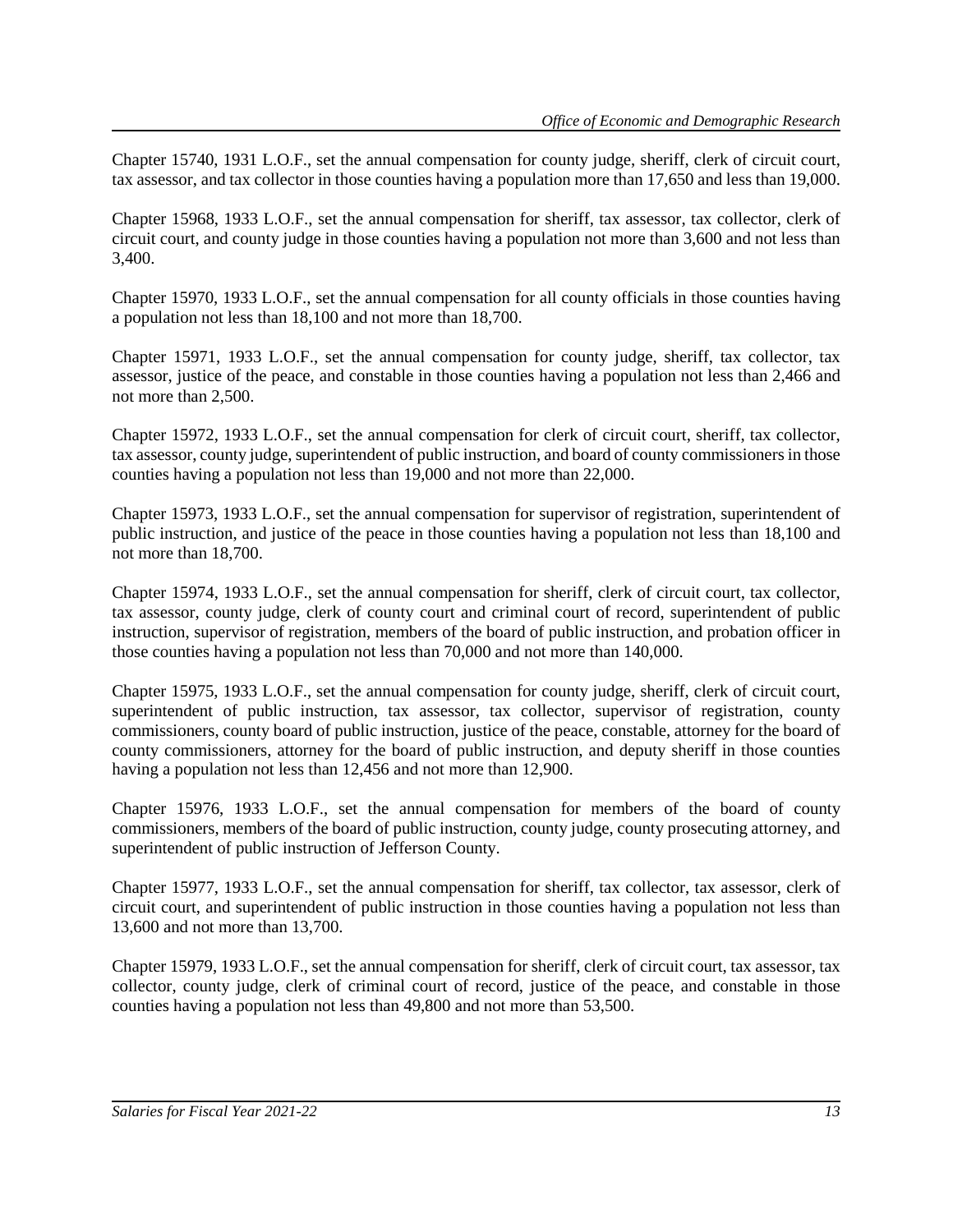Chapter 15980, 1933 L.O.F., set the annual compensation for superintendent of public instruction, members of the board of county commissioners, members of the board of public instruction, and supervisor of registration in those counties having a population not less than 3,400 and not more than 3,700.

Chapter 16006, 1933 L.O.F., authorized the board of county commissioners in those counties having a population not less than 13,600 and not more than 13,700 to designate the number of deputies and the compensation of deputies in the offices of the sheriff, tax collector, tax assessor, and clerk of circuit court.

Chapter 16921, 1935 L.O.F., set the annual compensation for clerk of circuit court, sheriff, tax collector, tax assessor, county judge, superintendent of public instruction, and clerk of civil and criminal court of record in those counties having a population more than 180,000.

Chapter 16922, 1935 L.O.F., set the annual compensation for county judge, tax assessor, tax collector, and superintendent of public instruction in those counties having a population not less than 4,060 and not more than 4,070.

Chapter 16923, 1935 L.O.F., set the annual compensation for clerk of circuit court, sheriff, tax collector, tax assessor, county judge, superintendent of public instruction, and clerk in those counties having a population not less than 20,000 and not more than 23,000.

Chapter 16924, 1935 L.O.F., set the annual compensation for county commissioners, members of the board of public instruction, and superintendent of public instruction in those counties having a population not less than 6,418 and not more than 6,500.

Chapter 16925, 1935 L.O.F., set the annual compensation for sheriff, clerk of circuit court, tax collector, tax assessor, county judge, clerk of county court and criminal court of record in those counties having a population not less than 70,000 and not more than 140,000.

Chapter 16926, 1935 L.O.F., set the annual compensation for clerk of circuit court, sheriff, tax collector, tax assessor, and county judge in those counties having a population not less than 12,400 and not more than 12,500.

Chapter 16927, 1935 L.O.F., set the annual compensation for clerk of circuit court as county auditor, clerk of the board of county commissioners, sheriff, county judge, tax collector, and tax assessor in those counties having a population not less than 3,150 and not more than 3,200.

Chapter 16928, 1935 L.O.F., set the annual compensation for clerk of circuit court, tax assessor, tax collector, sheriff, county judge, superintendent of public instruction, clerk of criminal court of record, county solicitor, justice of the peace, and constable in those counties having a population not less than 45,000 and not more than 50,000.

Chapter 16929, 1935 L.O.F., amended Chapter 14666, 1931 L.O.F., so as to apply to all counties having a population of 150,000 according to the last or any future official census.

Chapter 20891, 1941 L.O.F., required the county's tax assessor and tax collector to pay a portion of all monies, in excess of the sum that the officer was entitled to as annual compensation, to the Board of Public **Instruction**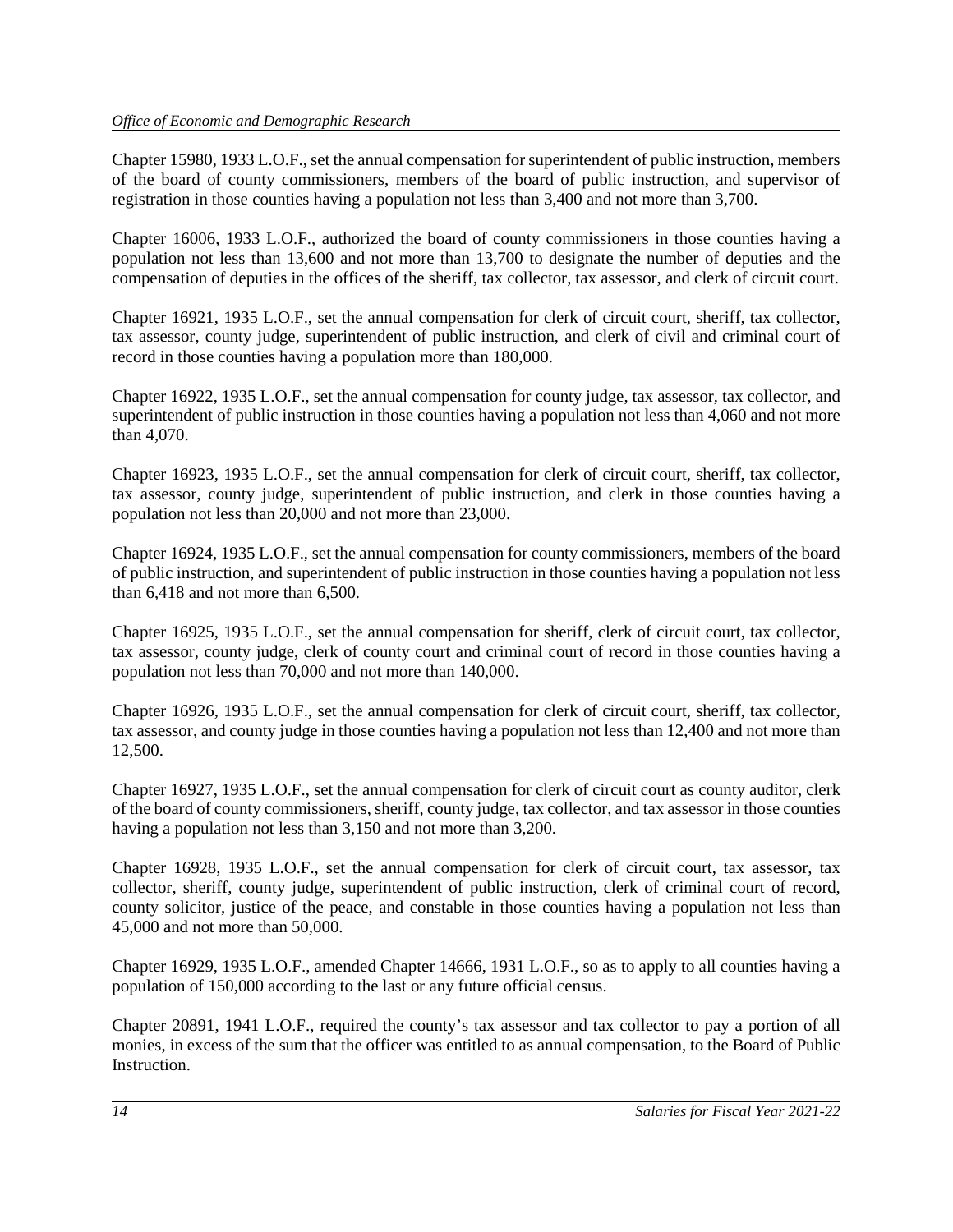Chapter 24101, 1947 L.O.F., required fee or commission-based county officers to submit a report to the board of county commissioner annually rather than semi-annually.

Chapter 28041, 1953 L.O.F., modified the thresholds in the defined schedule that set the compensation of fee or commission-based county officials.

Chapter 61-461, L.O.F., provided for the compensation of county officers (i.e., members of the board of county commissioners, members of the board of public instruction, clerk of circuit court, county judge, sheriff, superintendent of public instruction, supervisor of registration, tax assessor, and tax collector). The Legislature acknowledged that the functions, powers, duties, and responsibilities vary between county officers in the same county and between the same county officer in different counties with respect to the county's population, geography, economy, and government. Consequently, the amount of compensation set in law for each type of county officer varied from county to county, except for Dade County where compensation was determined locally based on home rule powers. The intent of the legislation was not to repeal, affect, or modify any local or special law, or general law of local application enacted prior to or during 1961 as to the compensation of county officers, travel expenses of county officers, or payment of extra compensation of the chair of the board of county commission or board of public instruction. Also, the legislation was not applicable where in conflict with relevant local laws in Franklin, Gadsden, Liberty, and Wakulla counties.

Chapter 63-560, L.O.F., increased, decreased, or left unchanged from amounts set in Chapter 61-461, L.O.F., the compensation for members of the board of county commissioners, members of the board of public instruction, clerk of circuit court, county judge, sheriff, superintendent of public instruction, supervisor of registration, tax assessor, and tax collector. The legislation also provided for the compensation of county officials whose compensation for official duties was paid in whole or part by fees or commissions. The amount of such compensation was not to exceed \$7,500, unless otherwise provided in law.

Chapter 65-356, L.O.F., increased, decreased, or left unchanged from amounts set in Chapter 63-560, L.O.F., the compensation for members of the board of county commissioners, members of the board of public instruction, clerk of circuit court, county judge, sheriff, superintendent of public instruction, supervisor of registration, tax assessor, and tax collector.

Chapter 67-543, L.O.F., increased from amounts set in Chapter 65-356, L.O.F., the compensation for Broward County members of the board of county commissioners, sheriff, and tax assessor.

Chapter 67-576, L.O.F., increased, decreased, or left unchanged from amounts set in Chapters 65-356 and 67-543, L.O.F., the compensation for members of the board of county commissioners, members of the board of public instruction, clerk of circuit court, county judge, sheriff, superintendent of public instruction, supervisor of elections, tax assessor, and tax collector.

Chapter 67-594, L.O.F., increased from amount set in Chapter 67-576, L.O.F., the compensation for Gadsden County's tax assessor.

Article II, section 5(c) of the Florida Constitution, as revised in 1968, provided that the powers, duties, compensation, and method of payment of state and county officers are fixed by law.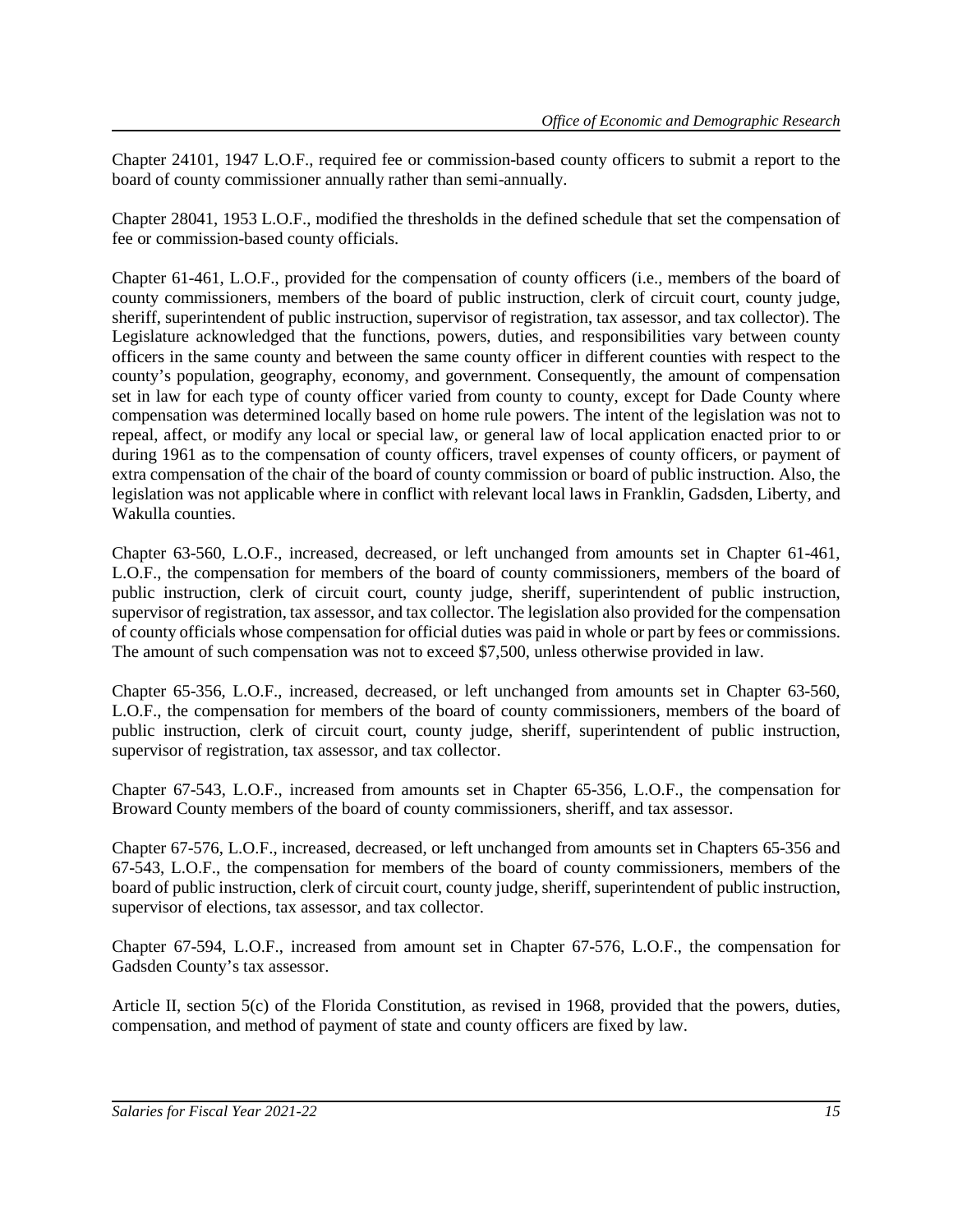Chapter 69-211, L.O.F., declared legislative intent to preserve statewide uniformity of county officials' salaries and prohibited special laws or general laws of local application pertaining to compensation of members of the board of county commissioners, clerk of circuit court, sheriff, superintendent of schools, supervisor of elections, tax assessor, and tax collector.

Chapter 69-216, L.O.F., deleted references to sections of the 1885 constitution that were replaced by new sections in the 1968 revision.

Chapter 69-346, L.O.F., provided for the uniform salaries of members of the board of county commissioners, members of the district school board, clerk of circuit court, sheriff, superintendent of schools, supervisor of elections, tax assessor, and tax collector based upon the classification of counties according to population. The legislation provided that all other income of county officials from fees or services rendered to state, county, or municipal governments was income of the office and for the recording and reporting of fees collected as well as the disposition of excess fees. The legislation repealed previously enacted local or special laws or general laws of local application related to the compensation of county officials and repealed chapter provisions providing for the compensation of county judge.

Chapter 69-403, L.O.F., provided for the transfer of the salary provisions of county judge from Chapter 145 to Chapter 44, F.S., and repealed obsolete provisions in Chapter 145, F.S.

Chapter 70-395, L.O.F., provided a salary increase to sheriff in existing bracketed population counties and created three new population brackets with corresponding salaries for counties having a population in excess of 300,000 persons.

Chapter 70-419, L.O.F., provided that the salary of a board or commission member could not be reduced until the first Tuesday after the first Monday in January 1973.

Chapter 70-429, L.O.F., provided a salary increase to supervisors of elections in existing bracketed population counties.

Chapter 70-445, L.O.F., provided that those county officials whose total compensation was in excess of the salary payable pursuant to the chapter as amended effective July 1969, could continue to be compensated under the terms and conditions that prevailed immediately prior to July 1, 1969, until expiration of the official's present term of office. Thereafter, the salaries of those officials would be reduced to that provided by the chapter. The legislation excluded supervisor of elections from the 20 percent limitation. In addition, the legislation provided an additional monthly expense allowance for the chairs of county commissions.

Chapter 72-111, L.O.F., provided that payment of insurance for county officials and employees in s. 112.08, F.S., would not be considered additional compensation.

Chapter 72-240, L.O.F., delayed any change of procedures for determining the pay of certain county officials until the adjournment of the next regular legislative session following the submission of the first official recommendations of the State and County Officers' Compensation Commission, created pursuant to HB 184 (1972 session), or September 30, 1974, whichever occurred first.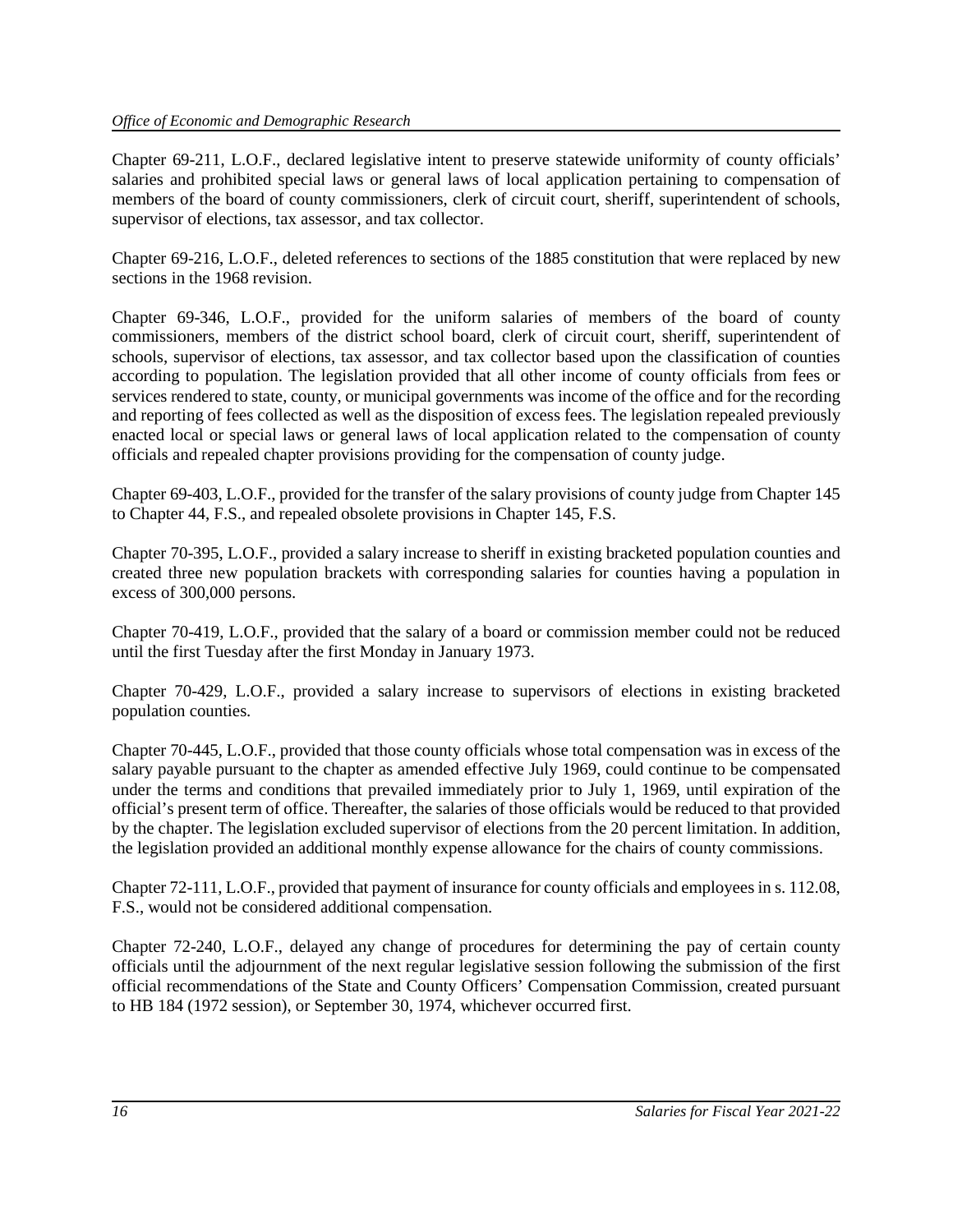Chapter 72-404, L.O.F., added county comptroller to salary provisions of the clerk of circuit court. The legislation also provided that the county would pay the clerk's or county comptroller's salary if the state did not pay the salary. Additionally, the county would compensate the clerk of circuit court for any additional county court-related duties that the clerk would be required to perform if the state did not pay such compensation.

Chapter 73-172, L.O.F., modified the procedure regarding disposition of excess fees collected by a tax collector or assessor. The legislation provided that the tax assessor would receive as salary the base salary indicated, based on the county's population with compensation made for population increments over the minimum for each population group, which would be determined by multiplying the population in excess of the group minimum times the group rate. In addition, the legislation provided for a special qualification salary of \$2,000 per year to qualified tax assessors. Also, the legislation provided for an additional adjustment to the tax assessor's salary based on the U.S. Department of Labor's Consumer Price Index, which would be multiplied by the adjusted salary rate. Finally, the legislation specified that the guaranteed salary provision upon resolution of the board of county commissioners would not apply to the tax assessor.

Chapter 73-173, L.O.F., redefined the definition of population used to calculate salaries. The legislation increased the salary of county commissioners, district school board members, clerk of circuit court and county comptroller, sheriff, superintendent of schools, supervisor of elections, tax assessor, and tax collector by establishing a calculation method. The calculation method provided that the officer would receive as salary the base salary indicated in the appropriate section of the chapter, based on the county's population with compensation made for population increments over the minimum for each population group, which would be determined by multiplying the population in excess of the group minimum times the group rate. In addition, the legislation provided for a special qualification salary of \$2,000 per year to qualified tax assessors. Also, the legislation provided for an additional adjustment to all officers' salaries based on the U.S. Department of Labor's Consumer Price Index, which would be multiplied by the applicable adjusted salary rate.

Chapters 73-333 and 73-334, L.O.F., deleted obsolete provisions in the Chapter 145, F.S.

Chapter 74-325, L.O.F., clarified funds that could be included as income of the county official's office and provided that a county official could not use the office, its personnel, or its property for a private purpose.

Chapter 77-102, L.O.F., changed all chapter references of tax assessor to property appraiser to reflect a name change.

Chapter 79-190, L.O.F., changed reference from the Department of Administration to the Executive Office of the Governor with respect to the annual determination of population.

Chapter 79-327, L.O.F., provided that all county officers' salaries be adjusted annually, effective July 1, 1979, based on the average percentage increase in State Career Service employees' salaries as determined by the Department of Administration or as provided in the General Appropriations Act. The increases for any fiscal year were limited to no more than seven percent. In addition, it raised the base salaries for supervisor of elections by \$4,300 in each population group, retroactive to the fiscal year beginning October 1, 1978.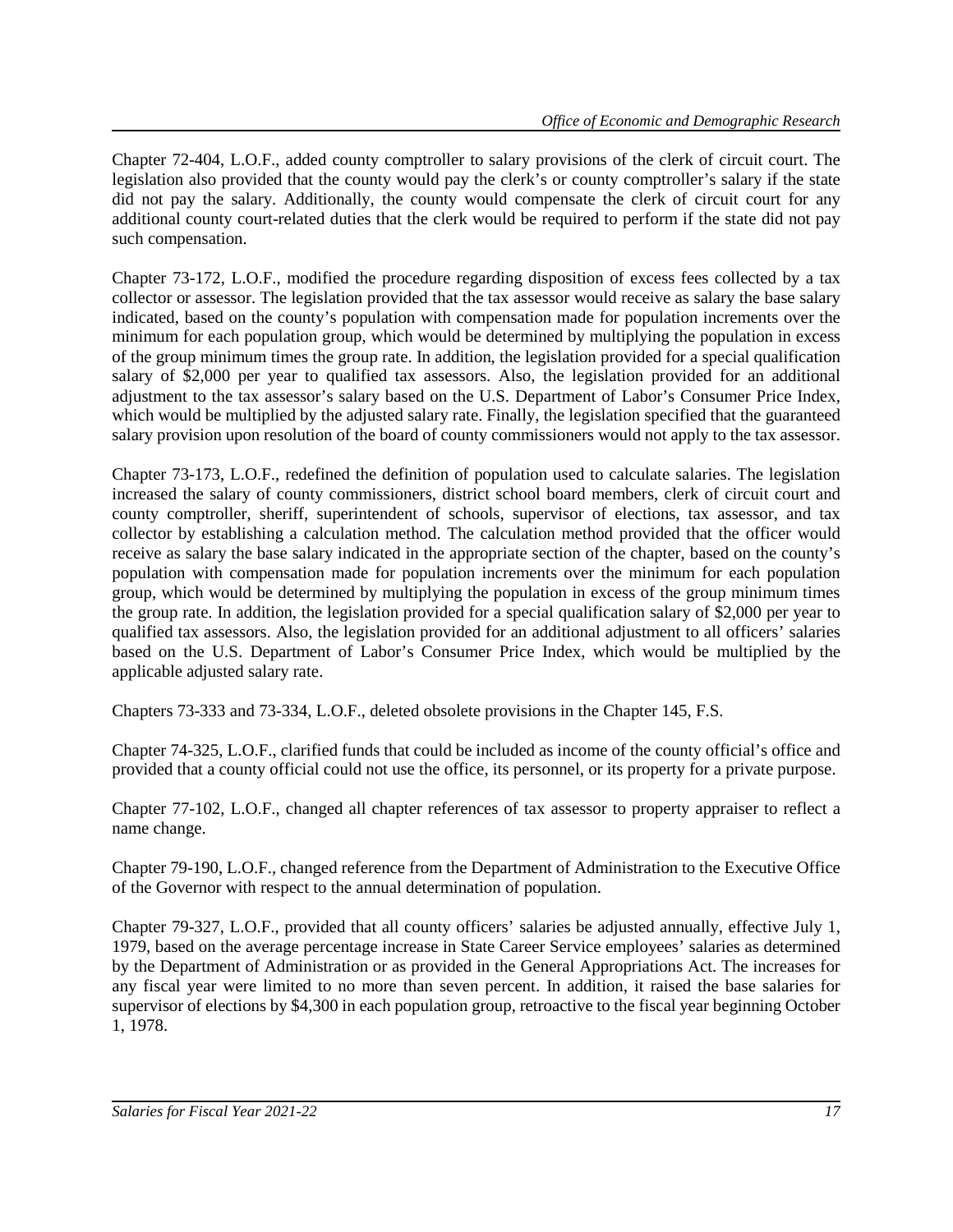Chapter 80-31, L.O.F., authorized district school boards by majority vote to increase the school superintendent's salary above specified limits.

Chapter 80-377, L.O.F., extended the provisions for special qualification salary to the following officers: clerk of circuit court, sheriff, supervisor of elections, tax collector, and superintendent of schools. The legislation increased the base salaries and group rates for the following officers: school board members, superintendent of schools, clerk of circuit court, county comptroller, sheriff, property appraiser, tax collector, and supervisor of elections. In addition, the legislation added school board members to the list of county officers whose compensation may not be changed by special laws or general laws of local application. The legislation required the Department of Administration to annually certify the annual factor and cumulative annual factor and the Department of Community Affairs to annually calculate the adjusted salary rate. The legislation provided that the adjusted salary rate would be the product of the salary rate granted by the appropriate chapter and section pertaining to a particular officer multiplied first by the initial factor, then by the cumulative factor, and finally by the annual factor. Finally, the legislation transferred statutory provisions regarding the base salaries and group rates for school board members and school superintendents from Chapter 145 to Chapter 230, F.S.

Chapter 81-167, L.O.F., amended provisions regarding the annual calculation of county officers' salaries to reflect the change in name of the Department of Community Affairs to Department of Veteran and Community Affairs.

Chapter 81-216, L.O.F., specified the Department of Law Enforcement as the state agency responsible for establishing the requirements for sheriffs seeking the special qualification salary.

Chapter 83-55, L.O.F., amended provisions regarding the annual calculation of county officers' salaries to reflect the change in name of the Department of Veteran and Community Affairs to Department of Community Affairs.

Chapter 83-215, L.O.F., revised cross-references regarding repeal of other laws related to compensation to conform provisions to the 1980 law change that transferred salary provisions for school board members and school superintendents from Chapter 145 to Chapter 230, F.S.

Chapter 84-241, L.O.F., removed the Department of Community Affairs as the state agency responsible for calculating the salaries of county officers. No replacement agency was named.

Chapter 85-322, L.O.F., increased salaries of clerk of the circuit court, county comptroller, supervisor of elections, property appraiser, tax collector, sheriff, and superintendent of schools by consolidating population group I (population range: 0-9,999) and population group II (population range: 10,000-49,999) into a new population group I (population range: 0-49,999); increasing the base salaries for each of the named officers at each population group level; and increasing the group rate at the highest population group level for each of the named officers.

Chapter 86-152, L.O.F., authorized the Executive Director of the Department of Revenue to waive the requirements for eligibility to receive the special qualification salary for any property appraiser who was at least 60 years of age and who had been a property appraiser for at least 20 years.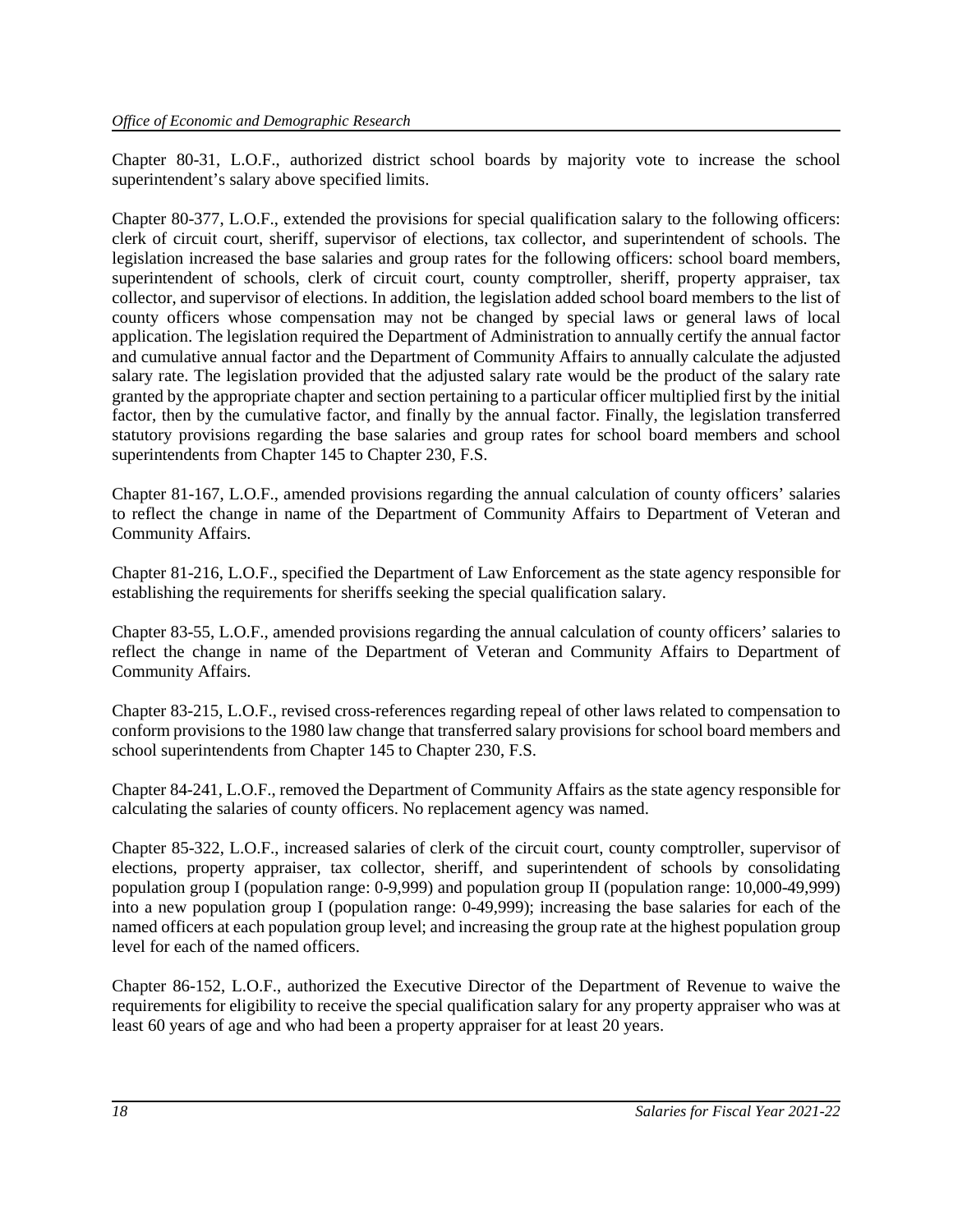Chapter 87-224, L.O.F., revised cross-reference regarding the annual determination of population of local governments and renumbered population group levels for the office of sheriff to conform to the 1985 law change.

Chapter 88-42, L.O.F., amended the definition of the annual factor for purposes of calculating the annual salary increases of county officers.

Chapter 88-158, L.O.F., amended provisions regarding a county officer's guaranteed salary upon resolution of the board of county commissioners if all fees collected by the officer were turned over to the board. Such a resolution would be applicable only with respect to the county official who concurred in its adoption and only for the officer's duration in the current term of office.

Chapter 88-175, L.O.F., increased the base salaries for clerk of circuit court and county comptroller, tax collector, property appraiser, and supervisor of elections at each population group level.

Chapter 89-72, L.O.F., reduced the amount of time in which property appraisers and tax collectors must qualify to receive the special qualification salary after first taking office from six to four years.

Chapter 89-178, L.O.F., increased the sheriff's base salaries at each population group level.

Chapter 91-45, L.O.F., deleted obsolete provisions pertaining to special qualification salary for clerk of circuit court, county comptroller, sheriff, and supervisor of elections.

Chapter 92-279, L.O.F., amended provisions regarding the annual certification of the annual factor and cumulative annual factor to reflect the change in name of the Department of Administration to Department of Management Services.

Chapter 92-326, L.O.F., retained salaries of school board members and superintendents of schools at fiscal year 1991-92 levels.

Chapter 93-146, L.O.F., deleted authorization to fix salaries of district school board members by special or local law. The legislation extended the prohibition regarding special laws or general laws of local application to laws concerning compensation of district school board members. In addition, the legislation provided for annual salary adjustment for district school board members and superintendents of schools. Finally, the legislation provided for payment of specified salaries and ratification of previously paid salaries in addition to repealing all local and special laws or general laws of local application that relate to the compensation of district school board members.

Chapter 95-147, L.O.F., removed gender-specific references without substantive changes in legal effect.

Chapter 2001-266, L.O.F., deleted requirements that copies of certain salary-related resolutions adopted by boards of county commissioners be filed with the Department of Banking and Finance and the Auditor General.

Chapter 2002-387, L.O.F., enacted the "Florida K-20 Education Code in Chapter 1001, F.S. The legislation repealed provisions related to population group levels, base salaries, and group rates for district school board members and superintendents of schools. The legislation repealed provisions in Chapter 230, F.S.,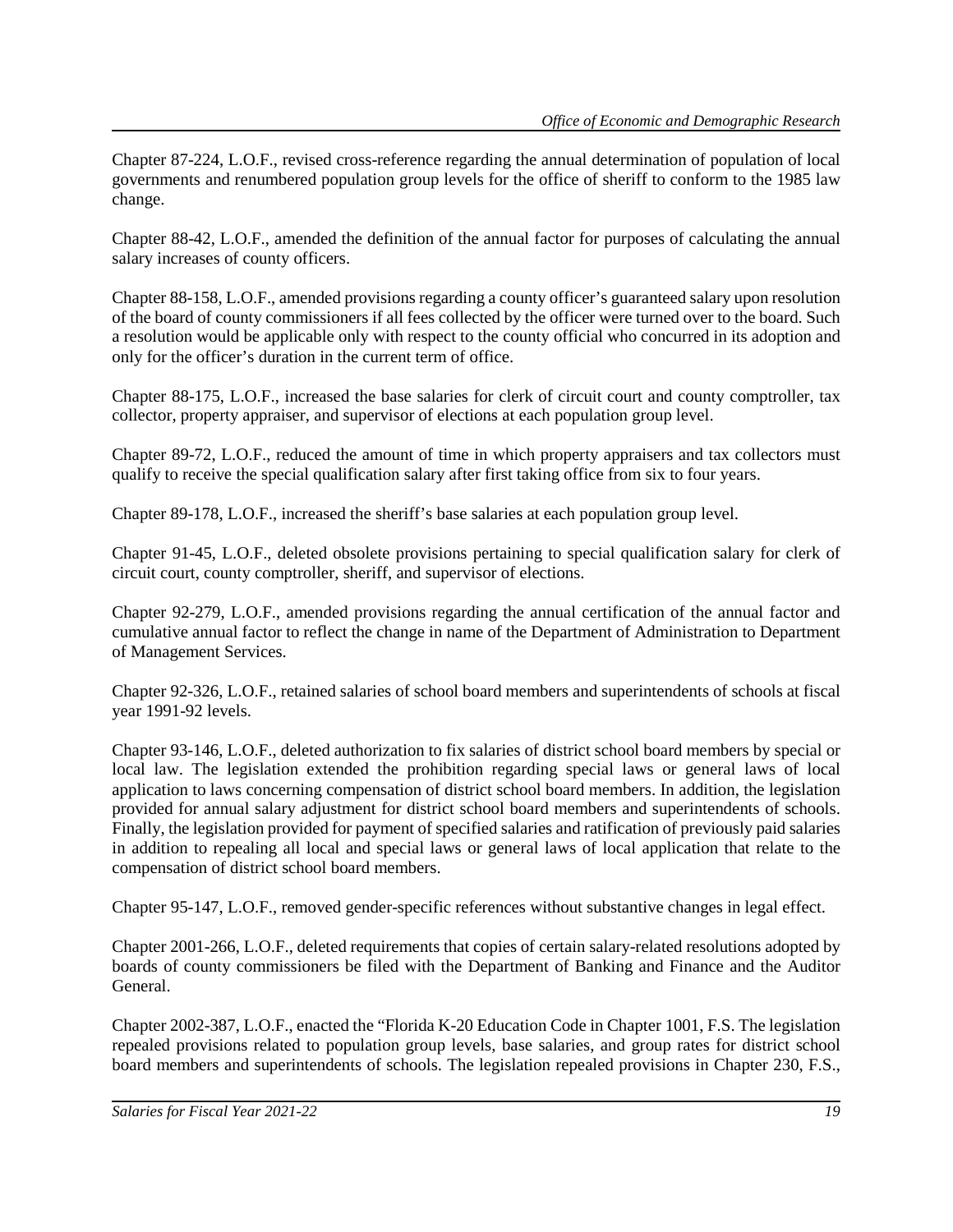requiring the calculation of adjusted salary rate for district school board members and allowed district school boards to annually determine the salary of its members. Additionally, the legislation repealed certain salary provisions for superintendents of schools.

Chapter 2003-261, L.O.F., amended provisions regarding any revenue deficiency to be paid by the board of county commissioners to reflect the change in name of the Department of Banking and Finance to Department of Financial Services.

Chapter 2003-402, L.O.F., prohibited a county from appropriating to the clerk of circuit court based on the fees collected by that office.

Chapter 2004-41, L.O.F., reinstated statutory language pertaining to the salary computation for elected school superintendents that existed in law prior to the repeal of such language by Chapter 2002-387, L.O.F.

Chapter 2007-234, L.O.F., partially reinstated statutory language pertaining to the salary computation for school board members that existed in law prior to the repeal of such language by Chapter 2002-387, L.O.F. However, a portion of the new law was incorrectly drafted. The maximum county population for Population Group II was authorized as 49,000 rather than 49,999. For purposes of calculating salaries of school board members for the 2007-08 fiscal, no county's population fell within the 49,001 through 49,999 range so the error did not prevent any school board member's salary from being calculated.

Chapter 2008-4, L.O.F., provided the necessary statutory language to correct an error contained in Chapter 2007-234, L.O.F. The maximum county population of Population Group II for school board members was set to 49,999.

Chapter 2009-3, L.O.F., amended s. 1001.395, F.S., to provide that notwithstanding the provisions of s. 1001.395 or s. 145.19, F.S., district school board members could reduce their salary rate on a voluntary basis.

Chapter 2009-59, L.O.F., amended s. 1001.395, F.S., to provide that notwithstanding the provisions of s. 1001.395 and s. 145.19, F.S., for the 2009-10 fiscal year, the salary of each school board member shall be the amount calculated pursuant to s. 1001.395(1), F.S., or the district's beginning salary for teachers who hold baccalaureate degrees, whichever is less. In addition, the legislation amended s. 1001.47, F.S., to provide that notwithstanding the provisions of s. 1001.47 and s. 145.19, F.S., elected school superintendents could reduce their salary rate on a voluntary basis. Also, the legislation amended s. 1001.47, F.S., to provide that notwithstanding the provisions of s. 1001.47 and s. 145.19, F.S., for the 2009-10 fiscal year, the salary of each elected school superintendent calculated pursuant to s. 1001.47, F.S., was reduced by 2 percent.

Chapter 2010-154, L.O.F., amended s. 1001.395, F.S., to provide that notwithstanding the provisions of s. 1001.395 and s. 145.19, F.S., for the 2010-11 fiscal year, the salary of each school board member shall be the amount calculated pursuant to s. 1001.395(1), F.S., or the district's beginning salary for teachers who hold baccalaureate degrees, whichever is less.

Chapter 2011-158, L.O.F., provided that notwithstanding the provisions of Chapter 145, F.S., each member of a board of county commissioners, clerk of the circuit court, county comptroller, sheriff, supervisor of elections, property appraiser, and tax collector was authorized to voluntarily reduce his or her salary rate.